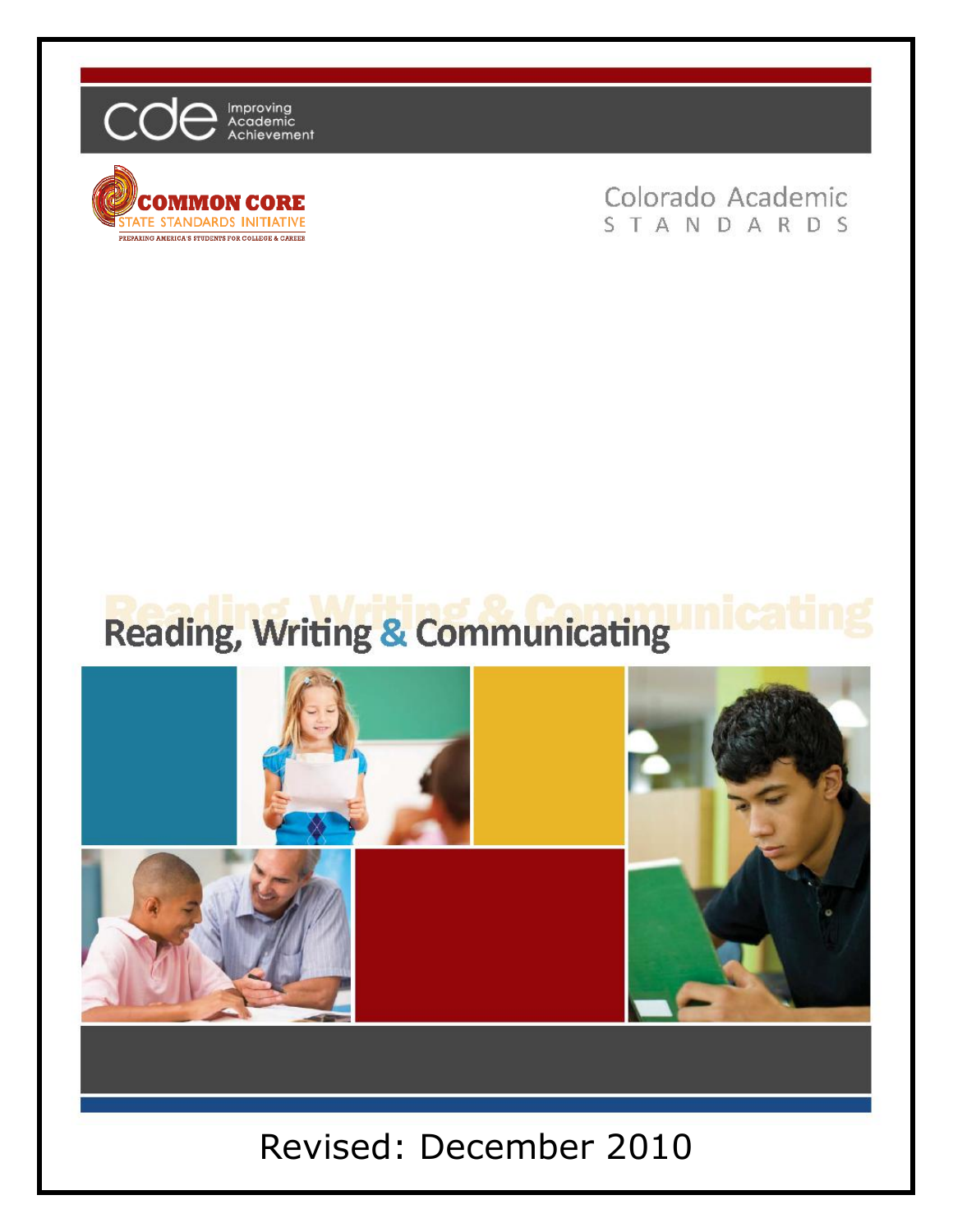



## **Colorado Academic Standards in Reading, Writing, and Communicating and The Common Core State Standards for English Language Arts & Literacy in History/Social Studies, Science, and Technical Subjects**

On December 10, 2009, the Colorado State Board of Education adopted the revised Reading, Writing, and Communicating Academic Standards, along with academic standards in nine other content areas, creating Colorado's first fully aligned preschool through high school academic expectations. Developed by a broad spectrum of Coloradans representing Pre-K and K-12 education, higher education, and business, utilizing the best national and international exemplars, the intention of these standards is to prepare Colorado schoolchildren for achievement at each grade level, and ultimately, for successful performance in postsecondary institutions and/or the workforce.

Concurrent to the revision of the Colorado standards was the Common Core State Standards (CCSS) initiative, whose process and purpose significantly overlapped with that of the Colorado Academic Standards. Led by the Council of Chief State School Officers (CCSSO) and the National Governors Association (NGA), these standards present a national perspective on academic expectations for students, Kindergarten through High School in the United States.

In addition to standards in English Language Arts (ELA), the Common Core State Standards offer literacy expectations for history/social studies, science, and technical subjects. These expectations, beginning in grade 6 through grade 12, are intended to assist teachers in "*use(ing) their content area expertise to help students meet the particular challenges of reading, writing, speaking, listening, and language in their respective fields."* (Common Core State Standards for English Language Arts & Literacy in History/Social Studies, Science, and Technical Subjects, page 3). These expectations are NOT meant to supplant academic standards in other content areas, but to be used as a literacy supplement.

Upon the release of the Common Core State Standards for English Language Arts & Literacy in History/Social Studies, Science, and Technical Subjects on June 2, 2010, the Colorado Department of Education began a gap analysis process to determine the degree to which the expectations of the Colorado Academic Standards aligned with the Common Core. The independent analysis proved a nearly 95% alignment between the two sets of standards. On August 2, 2010, the Colorado State Board of Education adopted the Common Core State Standards, and requested the integration of the Common Core State Standards and the Colorado Academic Standards.

In partnership with the dedicated members of the Colorado Standards Revision Subcommittee in Reading, Writing, and Communicating, this document represents the integration of the combined academic content of both sets of standards, maintaining the unique aspects of the Colorado Academic Standards, which include personal financial literacy, 21<sup>st</sup> century skills, school readiness competencies, postsecondary and workforce readiness competencies, and preschool expectations. The result is a world-class set of standards that are greater than the sum of their parts.

The Colorado Department of Education encourages you to review the Common Core State Standards and the extensive appendices at [www.corestandards.org.](http://www.corestandards.org/) While all the expectations of the Common Core State Standards are embedded and **coded with CCSS:** in this document, additional information on the development and the intentions behind the Common Core State Standards can be found on the website.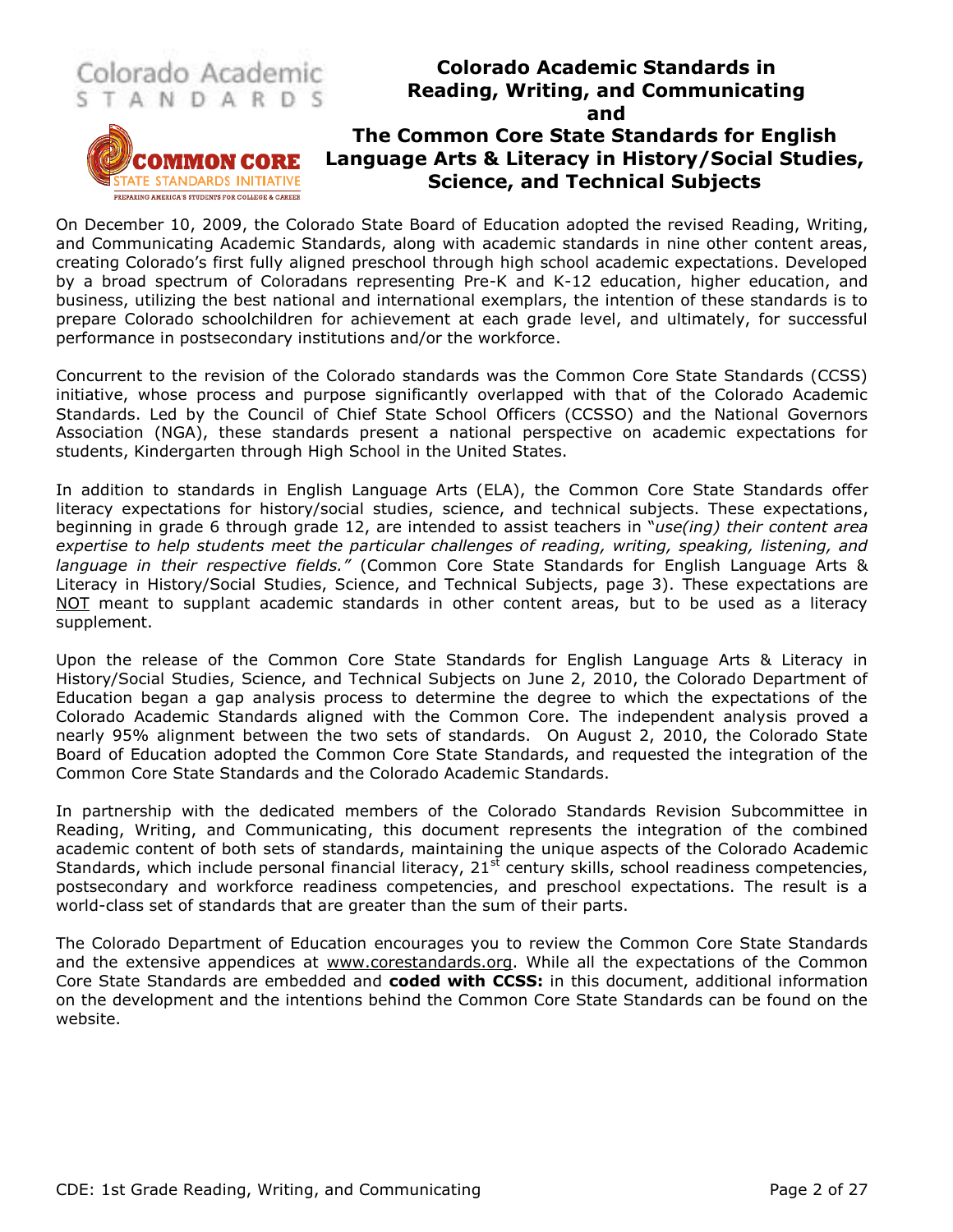## **Colorado Academic Standards Reading, Writing, and Communicating**

"Read not to contradict and confute; nor to believe and take for granted; nor to find talk and discourse; but to weigh and consider. Some books are to be tasted, others to be swallowed, and some few to be chewed and digested…." --Francis Bacon

~~~~~~~~~~~~~~~~~~~~~~~~~~~~~~~~~~

"If you cannot write well, you cannot think well, and if you cannot think well, others will do your thinking for you." --George Orwell

~~~~~~~~~~~~~~~~~~~~~~~~~~~~~~~~~~

A strong command of the language arts (reading, writing, speaking, and listening) is vital for being a successful student and ultimately a productive member of the  $21<sup>st</sup>$  century workforce. Language skills have always been fundamental for academic and professional success. However, students in the  $21<sup>st</sup>$ century are now facing more complex challenges in an ever-changing global society. These challenges have created the need for rigorous state standards in reading, writing, speaking, and listening.

Literacy – meaning the ability to construe a written, linguistic, alphabetic symbol system – is arguably the most important skill students acquire in preschool through twelfth-grade education because it makes all other forms of higher-order learning, critical thinking, and communication possible.

The study of reading, writing, and communicating is therefore essential to all other study in early childhood education, primary school, and secondary school. Such study comprises not only the fundamental knowledge and skills of language arts (reading, writing, speaking, and listening), but also the knowledge and skills of discourse (dialogue and discussion) and rhetoric (the ability to make arguments and to think critically about arguments made by others) and the knowledge and skills involved in responding to imaginative literature.

Language skills are necessary for academic success in all disciplines. The ability to integrate reading, writing, speaking, and listening effectively builds understanding across all academic subjects as well as allowing for the development of  $21<sup>st</sup>$  century skills within the context of these subjects. Critical thinking and reasoning, information literacy, collaboration, self-direction, and innovation are vital 21<sup>st</sup> century skills.

Standards for reading, writing, and communicating in all grades must be clear and rigorous so that our public educational system gives students the skills, knowledge, and confidence they need to succeed in postsecondary education and the workforce, to be well-informed and responsible citizens, and to lead more fulfilling personal lives.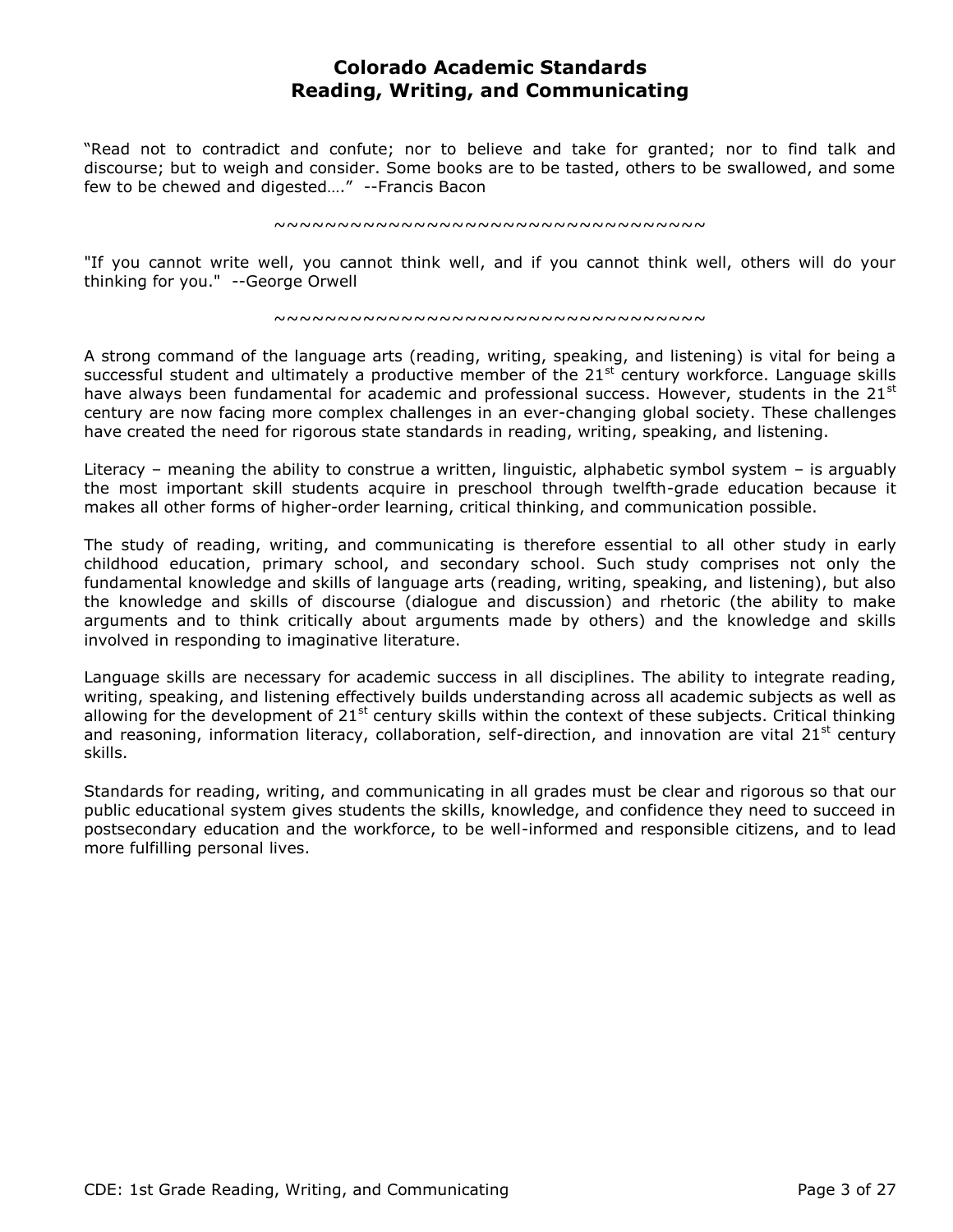## **Standards Organization and Construction**

As the subcommittee began the revision process to improve the existing standards, it became evident that the way the standards information was organized, defined, and constructed needed to change from the existing documents. The new design is intended to provide more clarity and direction for teachers, and to show how 21<sup>st</sup> century skills and the elements of school readiness and postsecondary and workforce readiness indicators give depth and context to essential learning.

The "Continuum of State Standards Definitions" section that follows shows the hierarchical order of the standards components. The "Standards Template" section demonstrates how this continuum is put into practice.

The elements of the revised standards are:

**Prepared Graduate Competencies:** The preschool through twelfth-grade concepts and skills that all students who complete the Colorado education system must master to ensure their success in a postsecondary and workforce setting.

**Standard:** The topical organization of an academic content area.

**High School Expectations**: The articulation of the concepts and skills of a standard that indicates a student is making progress toward being a prepared graduate. *What do students need to know in high school?*

**Grade Level Expectations:** The articulation (at each grade level), concepts, and skills of a standard that indicate a student is making progress toward being ready for high school. *What do students need to know from preschool through eighth grade?*

**Evidence Outcomes**: The indication that a student is meeting an expectation at the mastery level. *How do we know that a student can do it?*

**21st Century Skills and Readiness Competencies:** Includes the following:

#### *Inquiry Questions:*

Sample questions are intended to promote deeper thinking, reflection and refined understandings precisely related to the grade level expectation.

#### *Relevance and Application:*  $\bullet$

Examples of how the grade level expectation is applied at home, on the job or in a real-world, relevant context.

#### *Nature of the Discipline:*

The characteristics and viewpoint one keeps as a result of mastering the grade level expectation.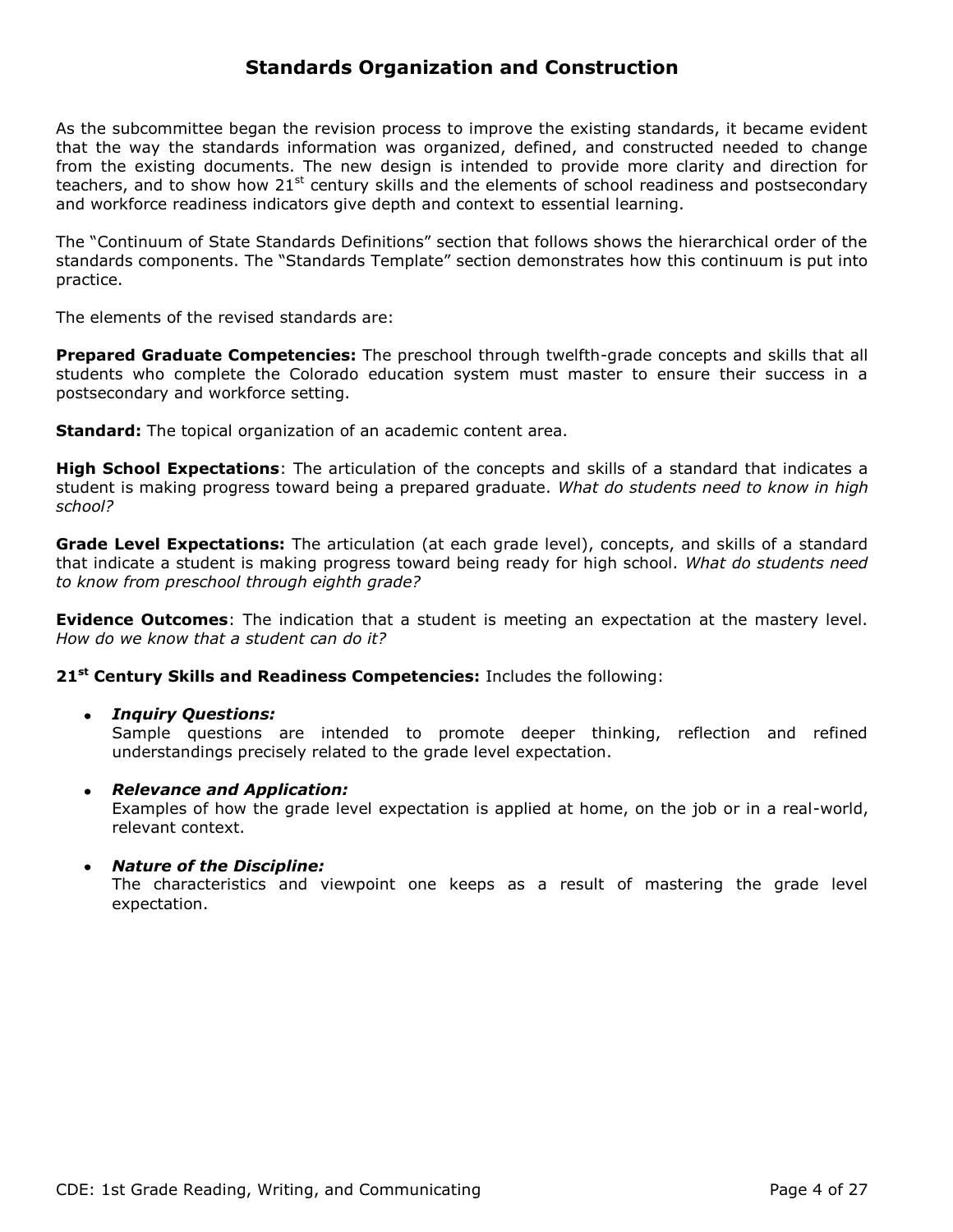## **Continuum of State Standards Definitions**

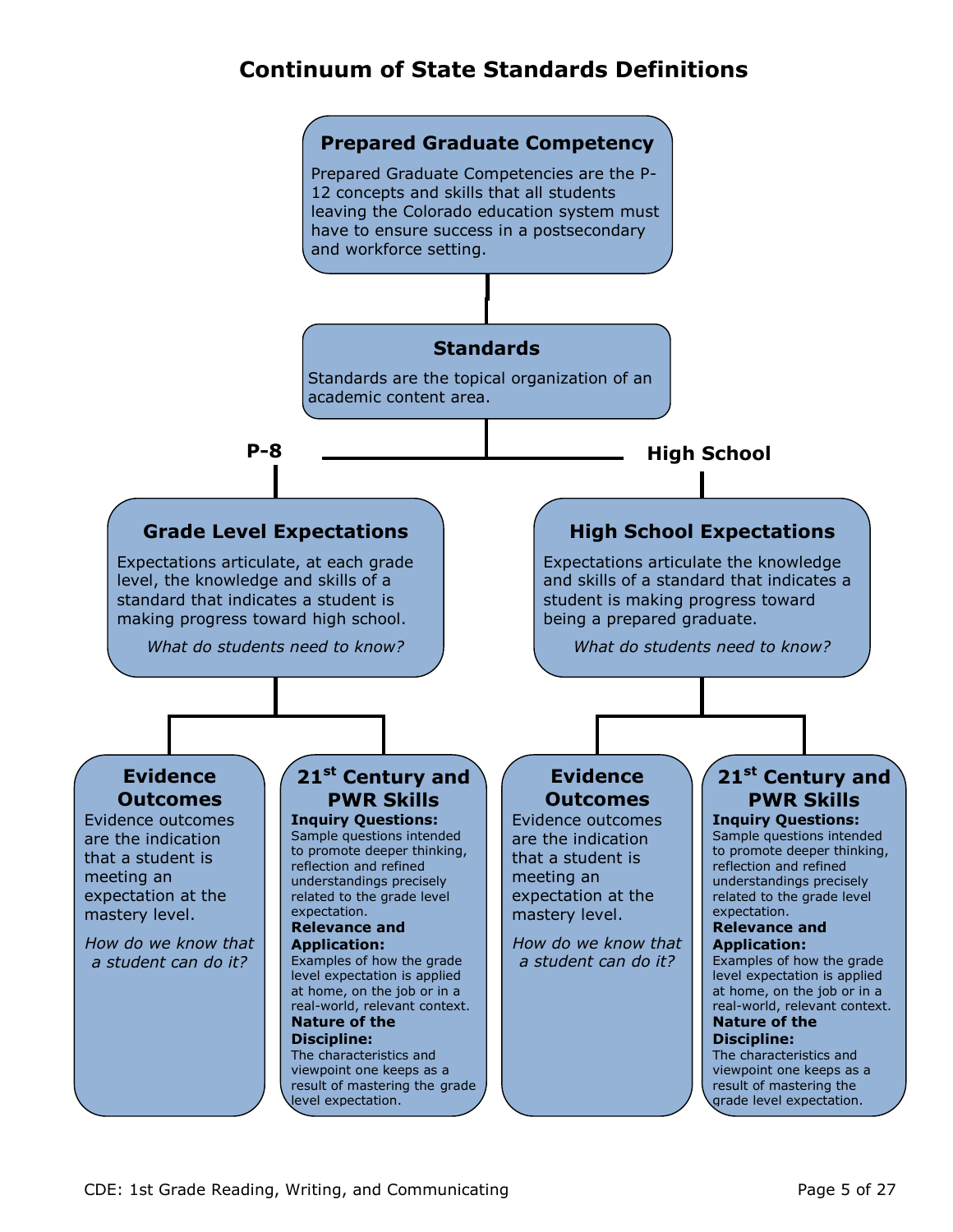## **STANDARDS TEMPLATE**

## **Content Area: NAME OF CONTENT AREA**

**Standard:** The topical organization of an academic content area.

## **Prepared Graduates:**

> The P-12 concepts and skills that all students leaving the Colorado education system must have to ensure success in a postsecondary and workforce setting.

## **High School and Grade Level Expectations**

## **Concepts and skills students master:**

Grade Level Expectation: High Schools: The articulation of the concepts and skills of a standard that indicates a student is making progress toward being a prepared graduate.

Grade Level Expectations: The articulation, at each grade level, the concepts and skills of a standard that indicates a student is making progress toward being ready for high school.

*What do students need to know?*

| <b>Evidence Outcomes</b>                                                                                  | 21 <sup>st</sup> Century Skills and Readiness Competencies                                                                                       |
|-----------------------------------------------------------------------------------------------------------|--------------------------------------------------------------------------------------------------------------------------------------------------|
| <b>Students can:</b>                                                                                      | <b>Inquiry Questions:</b>                                                                                                                        |
| Evidence outcomes are the indication<br>that a student is meeting an<br>expectation at the mastery level. | Sample questions intended to promote deeper thinking, reflection and<br>refined understandings precisely related to the grade level expectation. |
| How do we know that a student can                                                                         | <b>Relevance and Application:</b>                                                                                                                |
| do it?                                                                                                    | Examples of how the grade level expectation is applied at home, on the<br>job or in a real-world, relevant context.                              |
|                                                                                                           | <b>Nature of the Discipline:</b>                                                                                                                 |
|                                                                                                           | The characteristics and viewpoint one keeps as a result of mastering the<br>grade level expectation.                                             |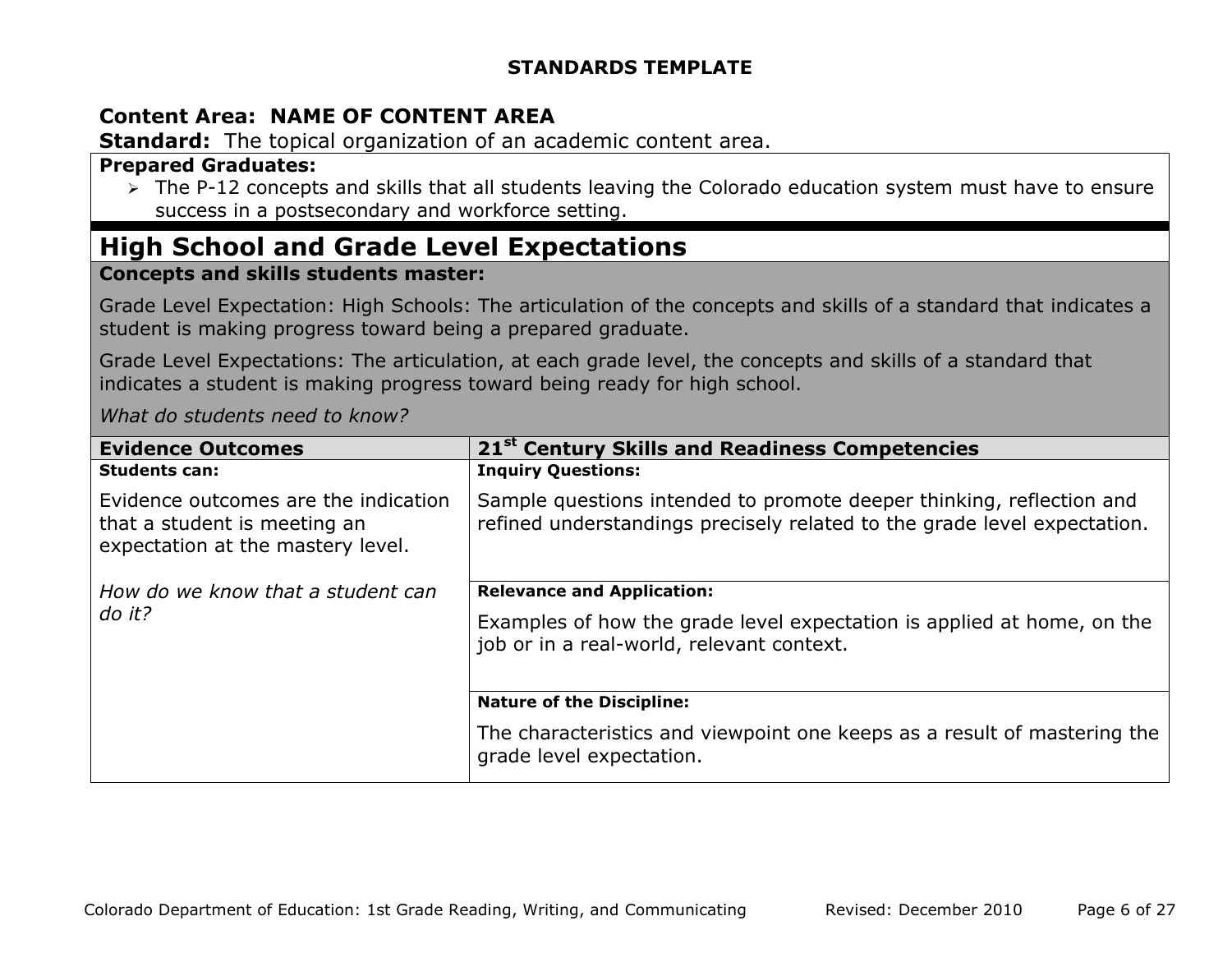## **Prepared Graduate Competencies in Reading, Writing, and Communicating**

The preschool through twelfth-grade concepts and skills that all students who complete the Colorado education system must master to ensure their success in a postsecondary and workforce setting.

Prepared Graduates:

- $\triangleright$  Collaborate effectively as group members or leaders who listen actively and respectfully pose thoughtful questions, acknowledge the ideas of others, and contribute ideas to further the group's attainment of an objective
- $\triangleright$  Deliver organized and effective oral presentations for diverse audiences and varied purposes
- $\triangleright$  Use language appropriate for purpose and audience
- $\triangleright$  Demonstrate skill in inferential and evaluative listening
- $\triangleright$  Interpret how the structure of written English contributes to the pronunciation and meaning of complex vocabulary
- $\triangleright$  Demonstrate comprehension of a variety of informational, literary, and persuasive texts
- $\triangleright$  Evaluate how an author uses words to create mental imagery, suggest mood, and set tone
- $\triangleright$  Read a wide range of literature (American and world literature) to understand important universal themes and the human experience
- Seek feedback, self-assess, and reflect on personal learning while engaging with increasingly more difficult texts
- $\triangleright$  Engage in a wide range of nonfiction and real-life reading experiences to solve problems, judge the quality of ideas, or complete daily tasks
- Write with a clear focus, coherent organization, sufficient elaboration, and detail
- Fifectively use content-specific language, style, tone, and text structure to compose or adapt writing for different audiences and purposes
- $\triangleright$  Apply standard English conventions to effectively communicate with written language
- $\triangleright$  Implement the writing process successfully to plan, revise, and edit written work
- $\triangleright$  Master the techniques of effective informational, literary, and persuasive writing
- $\triangleright$  Discriminate and justify a position using traditional lines of rhetorical argument and reasoning
- $\triangleright$  Articulate the position of self and others using experiential and material logic
- $\triangleright$  Gather information from a variety of sources; analyze and evaluate the quality and relevance of the source; and use it to answer complex questions
- $\triangleright$  Use primary, secondary, and tertiary written sources to generate and answer research questions
- $\triangleright$  Evaluate explicit and implicit viewpoints, values, attitudes, and assumptions concealed in speech, writing, and illustration
- > Demonstrate the use of a range of strategies, research techniques, and persistence when engaging with difficult texts or examining complex problems or issues
- $\triangleright$  Exercise ethical conduct when writing, researching, and documenting sources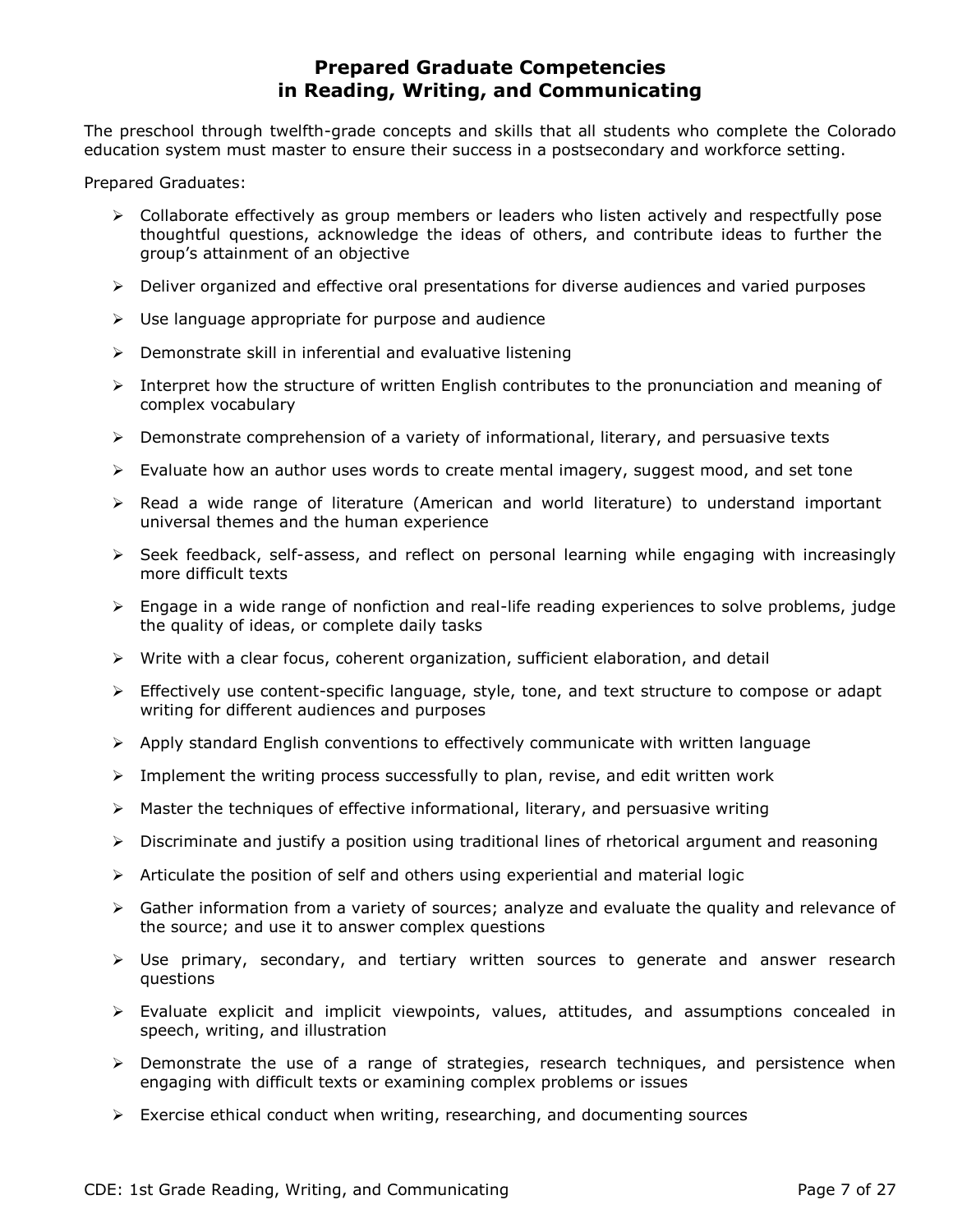## **Standards in Reading, Writing, and Communicating**

Standards are the topical organization of an academic content area. The four standards of Reading, Writing, and Communicating are:

### **1. Oral Expression and Listening**

Learning of word meanings occurs rapidly from birth through adolescence within communicative relationships. Everyday interactions with parents, teachers, peers, friends, and community members shape speech habits and knowledge of language. Language is the means to higher mental functioning, that which is a species-specific skill, unique to humans as a generative means for thinking and communication. Through linguistic oral communication, logical thinking develops and makes possible critical thinking, reasoning, development of information literacy, application of collaboration skills, self-direction, and invention.

Oral language foundation and written symbol systems concretize the way a student communicates. Thus, students in Colorado develop oral language skills in listening and speaking, and master the written language skills of reading and writing. Specifically, holding Colorado students accountable for language mastery from the perspectives of scientific research in linguistics, cognitive psychology, human information processing, brain-behavior relationships, and socio-cultural perspectives on language development will allow students to master  $21^{st}$  century skills and serve the state, region, and nation well.

#### **2. Reading for All Purposes**

Literacy skills are essential for students to fully participate in and expand their understanding of today's global society. Whether they are reading functional texts (voting ballots, a map, a train schedule, a driver's test, a job application, a text message, product labels); reference materials (textbooks, technical manuals, electronic media); or print and non-print literary texts, students need reading skills to fully manage, evaluate, and use the myriad information available in their day-to-day lives.

#### **3. Writing and Composition**

Writing is a fundamental component of literacy. Writing is a means of critical inquiry; it promotes problem solving and mastering new concepts. Adept writers can work through various ideas while producing informational, persuasive, and narrative or literary texts. In other words, writing can be used as a medium for reasoning and making intellectual connections. As students arrange ideas to persuade, describe, and inform, they engage in logical critique, and they are likely to gain new insights and a deeper understanding of concepts and content.

#### **4. Research and Reasoning**

Research and Reasoning skills are pertinent for success in a postsecondary and workforce setting. Students need to acquire these skills throughout their schooling. This means students need to be able to distinguish their own ideas from information created or discovered by others, understand the importance of creating authentic works, and correctly cite sources to give credit to the author of the original work.

*The Common Core State Standards for English Language Arts & Literacy in History/Social Studies, Science and Technical Subjects include a separate standard for Language. In this document, those Language expectations are integrated into the four standards above as appropriate.*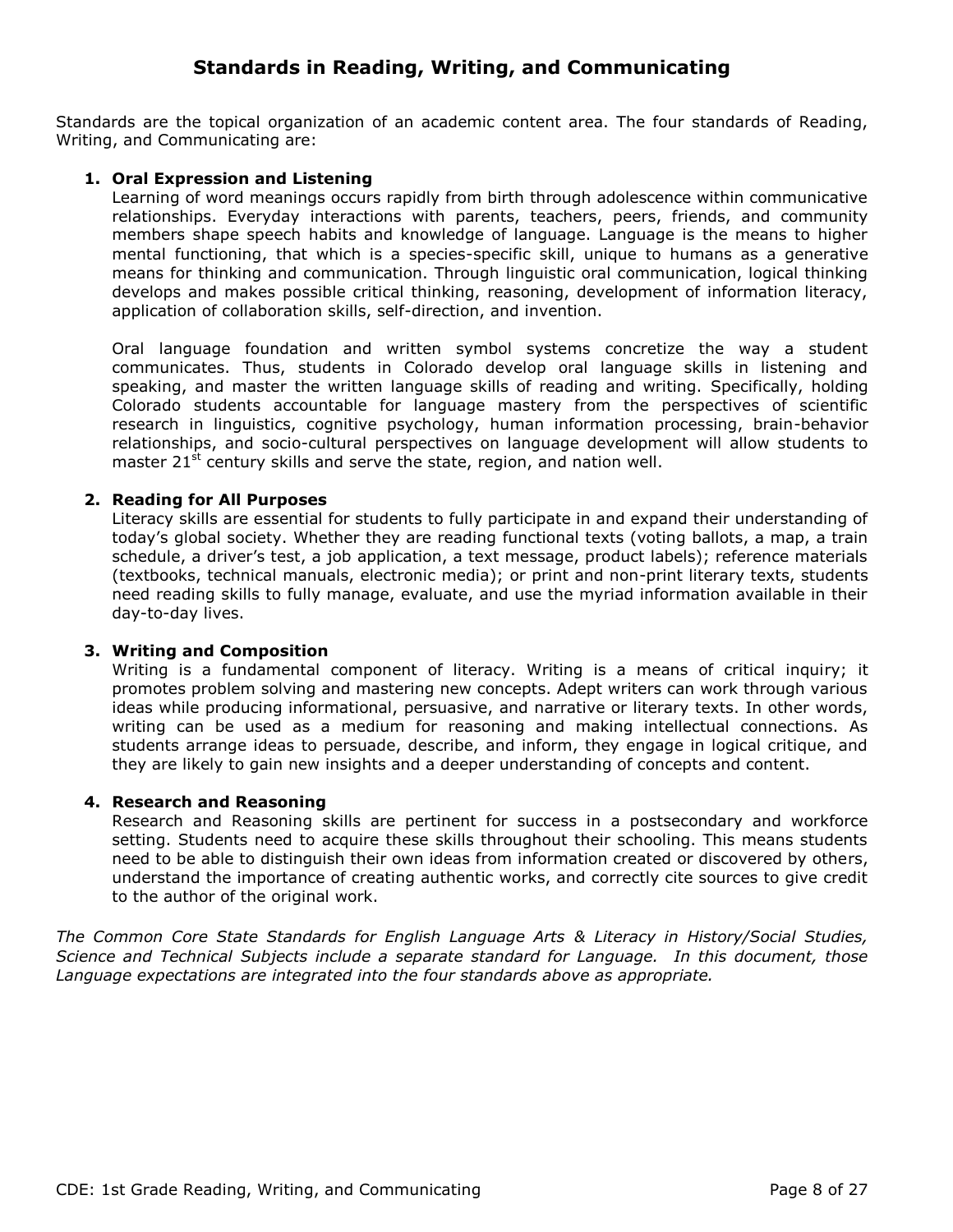# **Reading, Writing, and Communicating Grade Level Expectations at a Glance**

| <b>Standard</b>                     | <b>Grade Level Expectation</b>                                                                                                                                                                                                                                                                                                                                                                                                                                          |
|-------------------------------------|-------------------------------------------------------------------------------------------------------------------------------------------------------------------------------------------------------------------------------------------------------------------------------------------------------------------------------------------------------------------------------------------------------------------------------------------------------------------------|
| <b>First Grade</b>                  |                                                                                                                                                                                                                                                                                                                                                                                                                                                                         |
| 1. Oral Expression<br>and Listening | Multiple strategies develop and expand oral vocabulary<br>1.<br>Verbal and nonverbal language is used to express and receive<br>2.<br>information<br>Identifying and manipulating phonemes in spoken words allow<br>3.<br>people to understand the meaning of speech                                                                                                                                                                                                    |
| 2. Reading for All<br>Purposes      | Comprehending and fluently reading a variety of literary texts are<br>1.<br>the beginning traits of readers<br>Comprehending and fluently reading a variety of informational texts<br>2.<br>are the beginning traits of readers<br>3. Decoding words require the application of alphabetic principles,<br>letter sounds, and letter combinations<br>4. Understanding word structure, word relationships, and word families<br>needs to be demonstrated to begin to read |
| 3. Writing and<br>Composition       | Exploring the writing process develops ideas for writing texts that<br>1.<br>carry meaning<br>Appropriate spelling, conventions, and grammar are applied when<br>2.<br>writing                                                                                                                                                                                                                                                                                          |
| 4. Research and<br>Reasoning        | A variety of resources leads to locating information and answering<br>1.<br>questions of interest<br>Purpose, information, and questions about an issue are essential<br>2.<br>steps in early research                                                                                                                                                                                                                                                                  |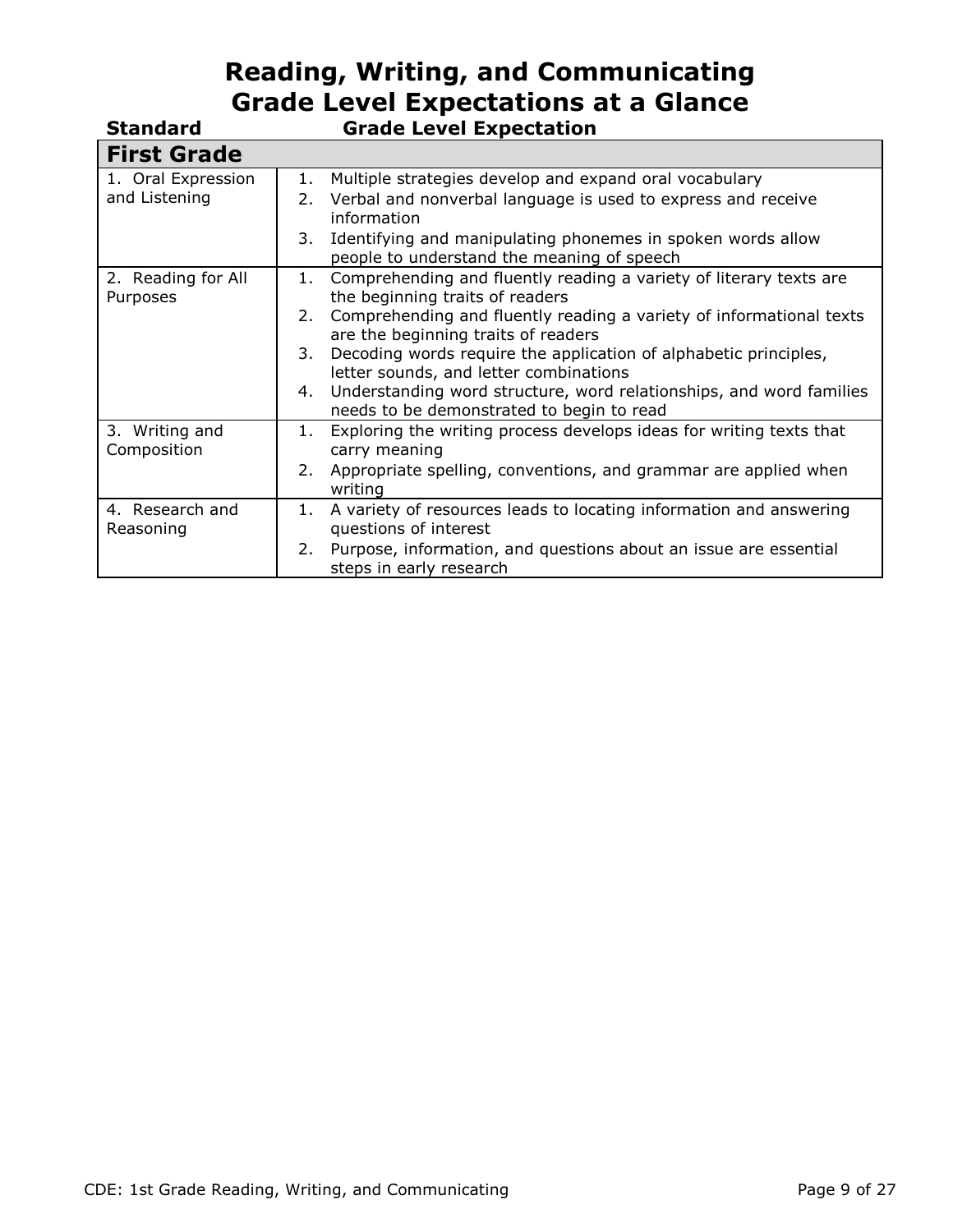## **21st Century Skills and Readiness Competencies in Reading, Writing, and Communicating**

The reading, writing, and communicating subcommittee embedded  $21<sup>st</sup>$  century skills, school readiness, and postsecondary and workforce readiness skills into the revised standards utilizing descriptions developed by Coloradans and vetted by educators, policymakers, and citizens.

#### **Colorado's Description of 21st Century Skills**

The  $21^{st}$  century skills are the synthesis of the essential abilities students must apply in our rapidly changing world. Today's students need a repertoire of knowledge and skills that are more diverse, complex, and integrated than any previous generation. Reading, Writing, and Communicating are inherently demonstrated in each of Colorado's  $21<sup>st</sup>$  century skills, as follows:

#### Critical Thinking and Reasoning

Critical thinking and reasoning are vital to advance in the technologically sophisticated world we live in. In order for students to be successful and powerful readers, writers, and communicators, they must incorporate critical thinking and reasoning skills. Students need to be able to successfully argue a point, justify reasoning, evaluate for a purpose, infer to predict and draw conclusions, problem-solve, and understand and use logic to inform critical thinking.

#### Information Literacy

The student who is information-literate accesses information efficiently and effectively by reading and understanding essential content of a range of informational texts and documents in all academic areas. This involves evaluating information critically and competently; accessing appropriate tools to synthesize information; recognizing relevant primary and secondary information; and distinguishing among fact, point of view, and opinion.

#### **Collaboration**

Reading, writing, and communicating must encompass collaboration skills. Students should be able to collaborate with each other in multiple settings: peer groups, one-on-one, in front of an audience, in large and small group settings, and with people of other ethnicities. Students should be able to participate in a peer review, foster a safe environment for discourse, mediate opposing perspectives, contribute ideas, speak with a purpose, understand and apply knowledge of culture, and seek others' ideas.

#### Self Direction

Students who read, write, and communicate independently portray self-direction by using metacognition skills. These important skills are a learner's automatic awareness of knowledge and ability to understand, control, and manipulate cognitive processes. These skills are important not only in school but throughout life, enabling the student to learn and set goals independently.

#### Invention

Applying new ways to solve problems is an ideal in reading and writing instruction. Invention is one of the key components of creating an exemplary writing piece or synthesizing information from multiple sources. Invention takes students to a higher level of metacognition while exploring literature and writing about their experiences.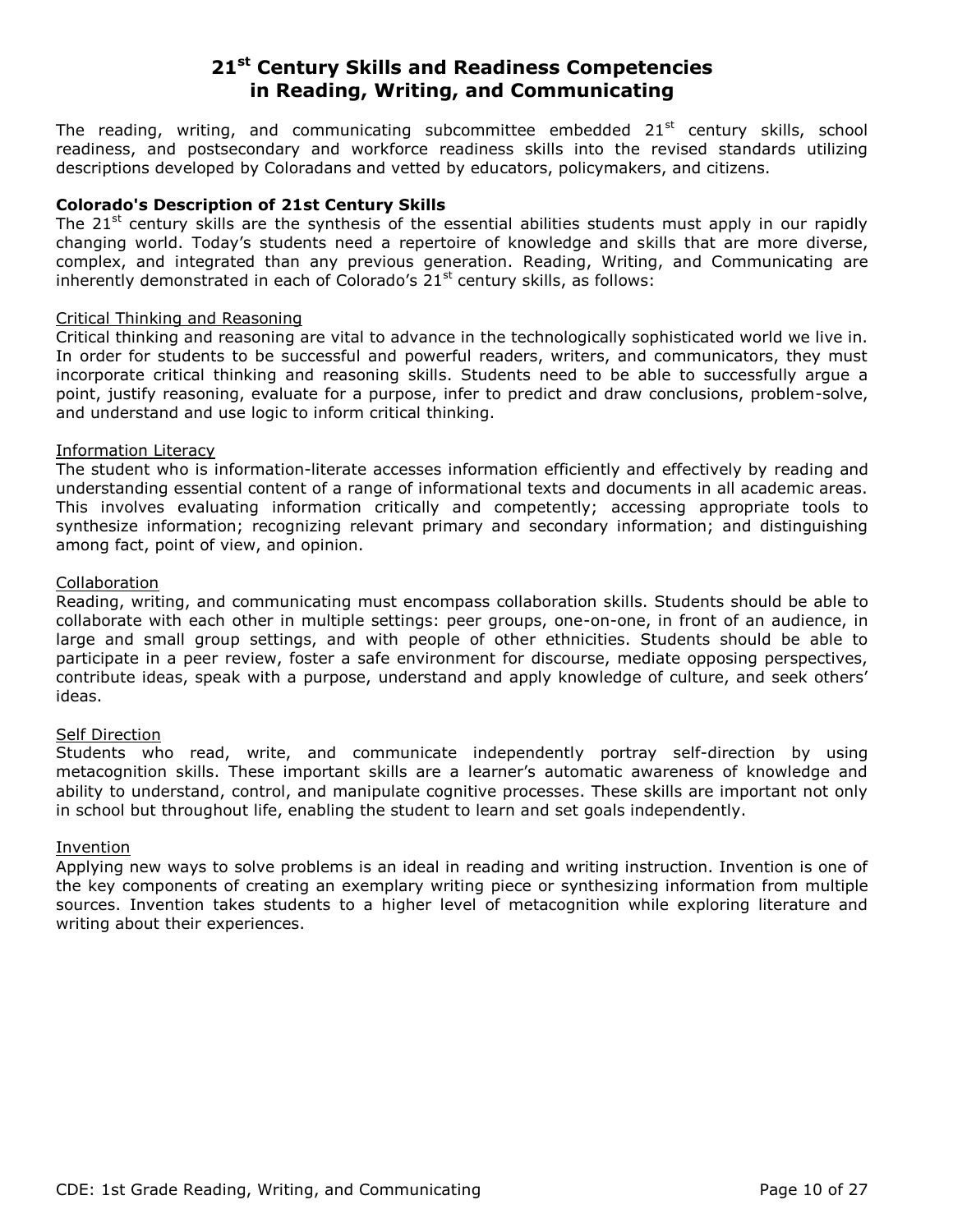### **Colorado's Description for School Readiness**

#### *(Adopted by the State Board of Education, December 2008)*

School readiness describes both the preparedness of a child to engage in and benefit from learning experiences, and the ability of a school to meet the needs of all students enrolled in publicly funded preschools or kindergartens. School readiness is enhanced when schools, families, and community service providers work collaboratively to ensure that every child is ready for higher levels of learning in academic content.

### **Colorado's Description of Postsecondary and Workforce Readiness**

*(Adopted by the State Board of Education, June 2009)*

Postsecondary and workforce readiness describes the knowledge, skills, and behaviors essential for high school graduates to be prepared to enter college and the workforce and to compete in the global economy. The description assumes students have developed consistent intellectual growth throughout their high school career as a result of academic work that is increasingly challenging, engaging, and coherent. Postsecondary education and workforce readiness assumes that students are ready and able to demonstrate the following without the need for remediation: Critical thinking and problem-solving; finding and using information/information technology; creativity and innovation; global and cultural awareness; civic responsibility; work ethic; personal responsibility; communication; and collaboration.

### **How These Skills and Competencies are Embedded in the Revised Standards**

Three themes are used to describe these important skills and competencies and are interwoven throughout the standards: *inquiry questions; relevance and application; and the nature of each discipline.* These competencies should not be thought of stand-alone concepts, but should be integrated throughout the curriculum in all grade levels. Just as it is impossible to teach thinking skills to students without the content to think about, it is equally impossible for students to understand the content of a discipline without grappling with complex questions and the investigation of topics.

**Inquiry Questions –** Inquiry is a multifaceted process requiring students to think and pursue understanding. Inquiry demands that students (a) engage in an active observation and questioning process; (b) investigate to gather evidence; (c) formulate explanations based on evidence; (d) communicate and justify explanations, and; (e) reflect and refine ideas. Inquiry is more than hands-on activities; it requires students to cognitively wrestle with core concepts as they make sense of new ideas.

**Relevance and Application –** The hallmark of learning a discipline is the ability to apply the knowledge, skills, and concepts in real-world, relevant contexts. Components of this include solving problems, developing, adapting, and refining solutions for the betterment of society. The application of a discipline, including how technology assists or accelerates the work, enables students to more fully appreciate how the mastery of the grade level expectation matters after formal schooling is complete.

**Nature of Discipline –** The unique advantage of a discipline is the perspective it gives the mind to see the world and situations differently. The characteristics and viewpoint one keeps as a result of mastering the grade level expectation is the nature of the discipline retained in the mind's eye.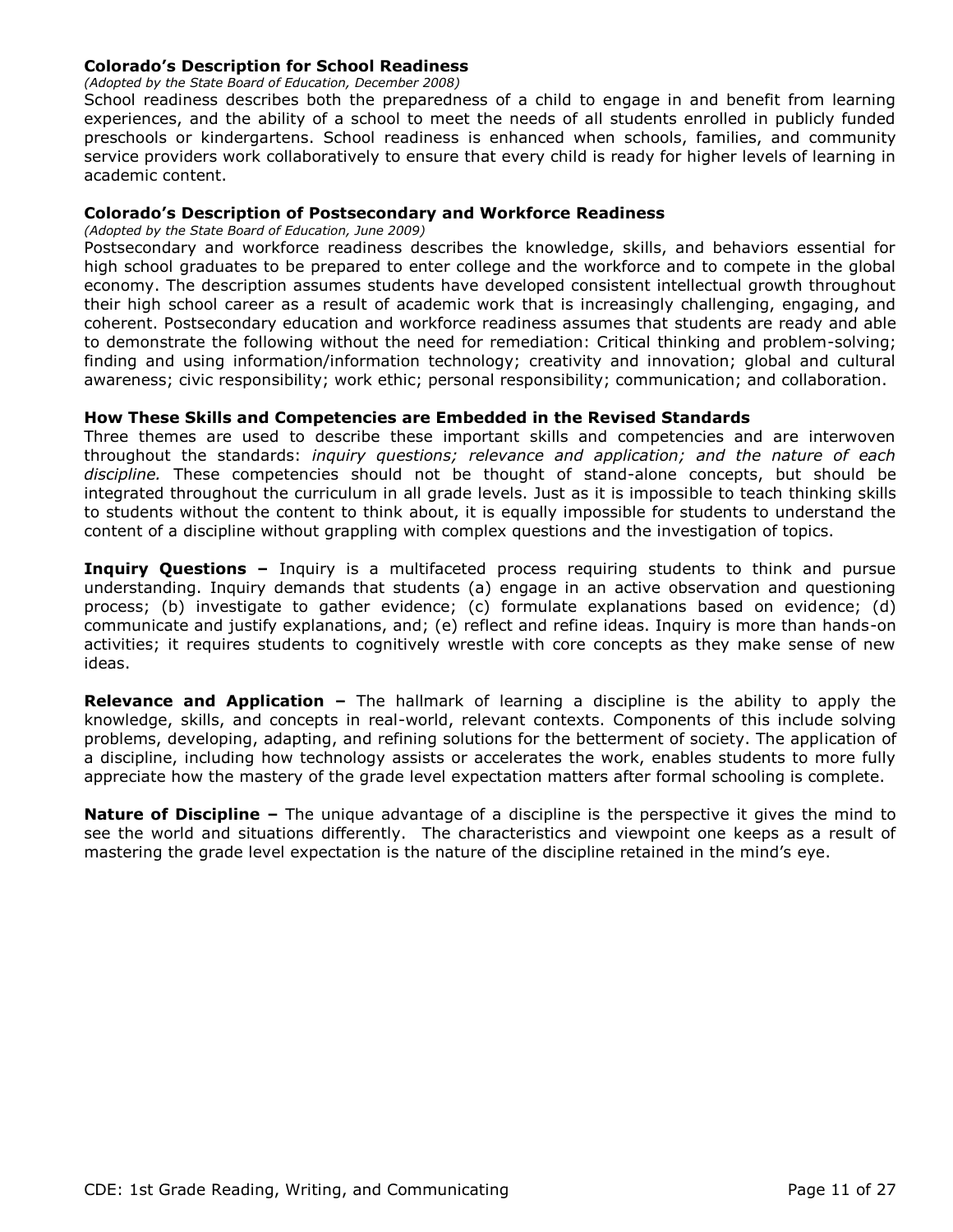# **1. Oral Expression and Listening**

Learning of word meanings occurs rapidly from birth through adolescence within communicative relationships. Everyday interactions with parents, teachers, peers, friends, and community members shape speech habits and knowledge of language. Language is the means to higher mental functioning, that which is a speciesspecific skill, unique to humans as a generative means for thinking and communication. Through linguistic oral communication, logical thinking develops and makes possible critical thinking, reasoning, development of information literacy, application of collaboration skills, self-direction, and invention.

Oral language foundation and written symbol systems concretize the way a student communicates. Thus, students in Colorado develop oral language skills in listening and speaking, and master the written language skills of reading and writing. Specifically, holding Colorado students accountable for language mastery from the perspectives of scientific research in linguistics, cognitive psychology, human information processing, brain-behavior relationships, and socio-cultural perspectives on language development will allow students to master  $21^{st}$  century skills and serve the state, region, and nation well.

#### **Prepared Graduate Competencies**

The preschool through grade 12 concepts and skills that all students who complete the Colorado education system must master to ensure their success in a postsecondary and workforce setting.

### **Prepared Graduate Competencies in the Oral Expression and Listening Standard:**

- $\triangleright$  Collaborate effectively as group members or leaders who listen actively and respectfully pose thoughtful questions, acknowledge the ideas of others, and contribute ideas to further the group's attainment of an objective
- $\triangleright$  Deliver organized and effective oral presentations for diverse audiences and varied purposes
- $\triangleright$  Use language appropriate for purpose and audience
- $\triangleright$  Demonstrate skill in inferential and evaluative listening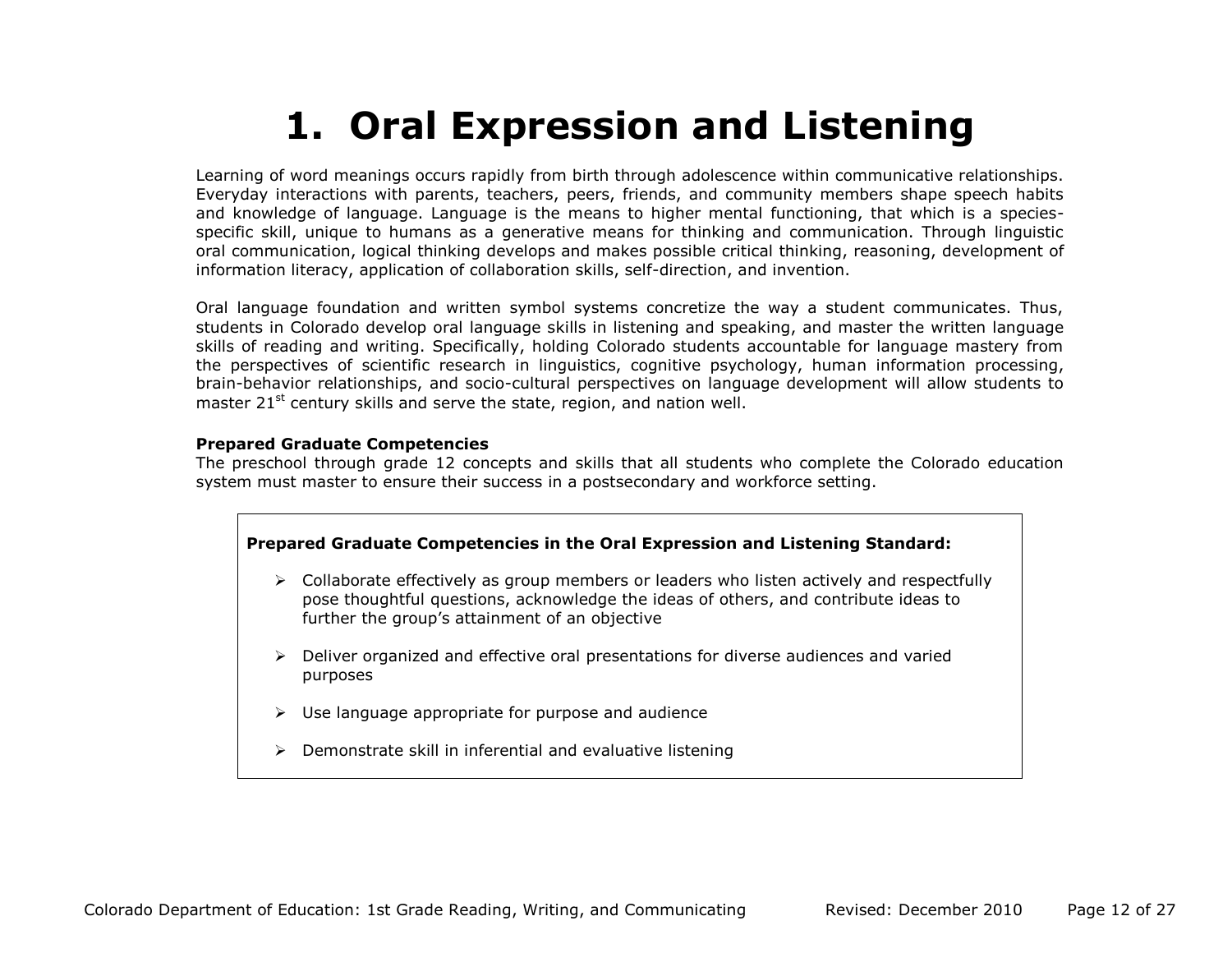## **Content Area: Reading, Writing, and Communicating Standard: 1. Oral Expression and Listening**

## **Prepared Graduates:**

- $\triangleright$  Use language appropriate for purpose and audience
- $\triangleright$  Demonstrate skill in inferential and evaluative listening

## **Grade Level Expectation: First Grade**

## **Concepts and skills students master:**

1. Multiple strategies develop and expand oral vocabulary

| <b>I</b> Trailiple belategies acted and expand oral tocabalar                                                                                                                                                                                                                                        |                                                                                                                                                                                                                                                                                                                                                                                                                                                                                                                                                                                                                                                                                                                                                                                                                                                            |
|------------------------------------------------------------------------------------------------------------------------------------------------------------------------------------------------------------------------------------------------------------------------------------------------------|------------------------------------------------------------------------------------------------------------------------------------------------------------------------------------------------------------------------------------------------------------------------------------------------------------------------------------------------------------------------------------------------------------------------------------------------------------------------------------------------------------------------------------------------------------------------------------------------------------------------------------------------------------------------------------------------------------------------------------------------------------------------------------------------------------------------------------------------------------|
| <b>Evidence Outcomes</b>                                                                                                                                                                                                                                                                             | 21 <sup>st</sup> Century Skills and Readiness Competencies                                                                                                                                                                                                                                                                                                                                                                                                                                                                                                                                                                                                                                                                                                                                                                                                 |
| <b>Students can:</b><br>a. Describe people, places, things, and events with relevant<br>details, expressing ideas and feelings clearly. (CCSS:<br>SL.1.4)<br>b. Add drawings or other visual displays to descriptions<br>when appropriate to clarify ideas, thoughts, and feelings.<br>(CCSS: SL.1.) | <b>Inquiry Questions:</b><br>1. Why is it important to learn new words?<br>2. How is the meaning of a word demonstrated without speaking?<br>3. How do presenters decide which words to use when they speak?<br>4. What is the value of using different words in writing?                                                                                                                                                                                                                                                                                                                                                                                                                                                                                                                                                                                  |
| c. Produce complete sentences when appropriate to task<br>and situation. (CCSS: SL.1.6)<br>d. Give and follow simple two-step directions.                                                                                                                                                            | <b>Relevance and Application:</b><br>1. Choose specific words to make communication clearer. (Storytellers<br>select their words very carefully to express a thought or feeling<br>clearly to the audience or reader.)<br>2. Use words to orally describe actions, people, places, things, and<br>ideas. (Visual artists demonstrate the ability to express many words<br>through a work of art. A picture is worth a thousand words.)<br>3. Increase exposure to words for use in speaking and writing.<br>4. Library database products can provide exposure to oral and written<br>vocabulary.<br>5. Electronic drawing tools can be used to illustrate vocabulary.<br><b>Nature of Reading, Writing, and Communicating:</b><br>1. Good communicators use a variety of words when speaking and<br>writing to demonstrate their understanding of a topic. |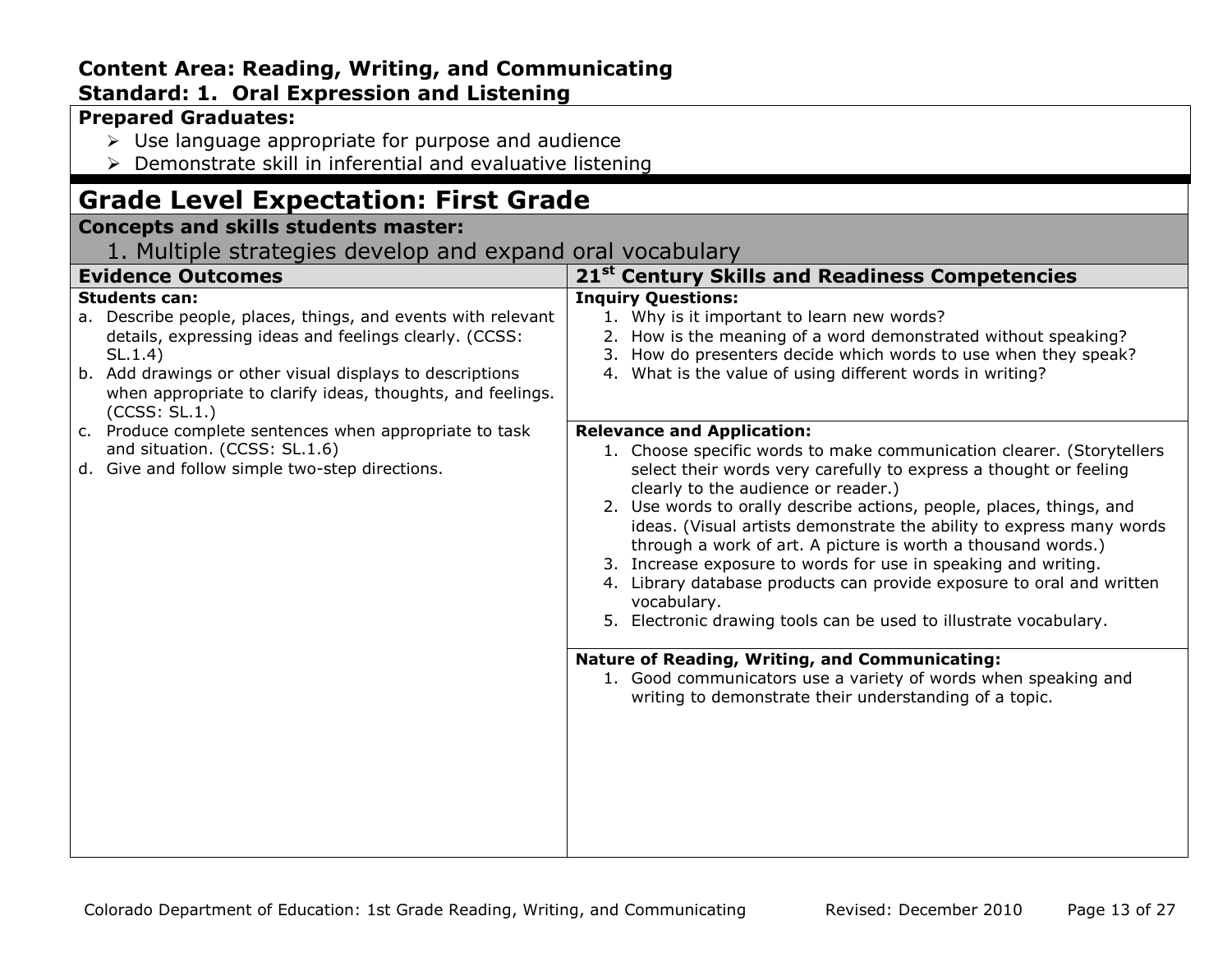## **Content Area: Reading, Writing, and Communicating Standard: 1. Oral Expression and Listening**

## **Prepared Graduates:**

- $\triangleright$  Use language appropriate for purpose and audience
- > Collaborate effectively as group members or leaders who listen actively and respectfully pose thoughtful questions, acknowledge the ideas of others, and contribute ideas to further the group's attainment of an objective

#### **Grade Level Expectation: First Grade Concepts and skills students master:** 2. Verbal and nonverbal language is used to express and receive information **Evidence Outcomes 21<sup>st</sup> Century Skills and Readiness Competencies Students can:** a. Participate in collaborative conversations with diverse partners about *grade 1 topics and texts* with peers and adults in small and larger groups. (CCSS: SL.1.1) i. Follow agreed-upon rules for discussions (e.g., listening to others with care, speaking one at a time about the topics and texts under discussion). (CCSS: SL.1.1a) ii. Build on others' talk in conversations by responding to the comments of others through multiple exchanges. (CCSS: SL.1.1b) iii. Ask questions to clear up any confusion about the topics and texts under discussion. (CCSS: SL.1.1c) b. Ask and answer questions about key details in a text read aloud or information presented orally or through other media. (CCSS: SL.1.2) c. Ask and answer questions about what a speaker says in order to gather additional information or clarify something that is not understood. (CCSS: SL.1.3) **Inquiry Questions:**  1. What does it mean to communicate courteously in conversations? 2. How can students ask for something without speaking out in class? 3. Why is it important for students to wait their turn before speaking? **Relevance and Application:** 1. By listening, responding to others' ideas, and working together people can solve problems together that may not have been solved by an individual. 2. A variety of technology tools help people clarify a speaker's or author's meaning when listening or reading. **Nature of Reading, Writing, and Communicating:** 1. Communicators can ask for things they need without being disruptive. 2. Communicators know how to communicate effectively with peers, teachers, and family members.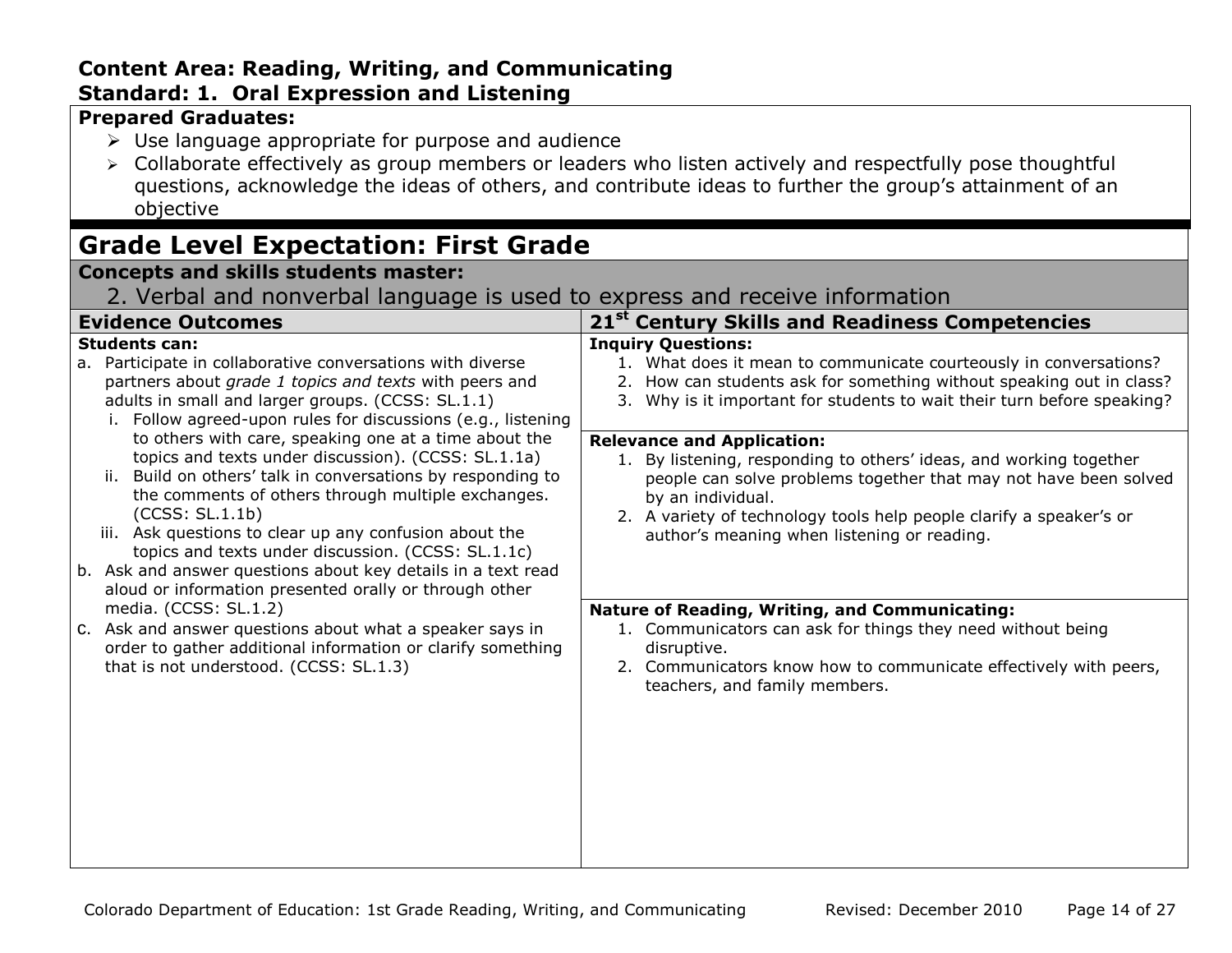## **Content Area: Reading, Writing, and Communicating Standard: 1. Oral Expression and Listening**

## **Prepared Graduates:**

 $\triangleright$  Use language appropriate for purpose and audience

# **Grade Level Expectation: First Grade**

## **Concepts and skills students master:**

3. Identifying and manipulating phonemes in spoken words allow people to understand the meaning of speech

| <b>Evidence Outcomes</b>                                                                                                                                                                                                                                                                                                                                                                            | 21 <sup>st</sup> Century Skills and Readiness Competencies                                                                                                                                                                                                                                                                                                                                        |
|-----------------------------------------------------------------------------------------------------------------------------------------------------------------------------------------------------------------------------------------------------------------------------------------------------------------------------------------------------------------------------------------------------|---------------------------------------------------------------------------------------------------------------------------------------------------------------------------------------------------------------------------------------------------------------------------------------------------------------------------------------------------------------------------------------------------|
| <b>Students can:</b>                                                                                                                                                                                                                                                                                                                                                                                | <b>Inquiry Questions:</b>                                                                                                                                                                                                                                                                                                                                                                         |
| a. Demonstrate understanding of spoken words, syllables,<br>and sounds (phonemes). (CCSS: RF.1.2)<br>i. Distinguish long from short vowel sounds in spoken<br>single-syllable words. (CCSS: RF.1.2a)<br>ii. Orally produce single-syllable words by blending sounds<br>(phonemes), including consonant blends. (CCSS:<br>RF.1.2b)<br>Isolate and pronounce initial, medial vowel, and final<br>iii. | 1. Why are phonemes (speech sounds) important?<br>2. What is the difference between phonemes (speech sounds) and<br>other sounds?<br>3. How would English sound if we used letter sounds the same in<br>every word?                                                                                                                                                                               |
| sounds (phonemes) in spoken single-syllable words.<br>(CCSS: RF.1.2c)<br>iv. Segment spoken single-syllable words into their<br>complete sequence of individual sounds (phonemes).<br>(CCSS: RF.1.2d)                                                                                                                                                                                               | <b>Relevance and Application:</b><br>1. Poets blend words and phrases together to produce poems that<br>sound like feelings.<br>2. Audio and digital technologies assist students in identifying the<br>differences among types of sounds.<br>3. When learning a new language, students must learn how that<br>language uses speech sounds before they can speak fluently.                        |
|                                                                                                                                                                                                                                                                                                                                                                                                     | <b>Nature of Reading, Writing, and Communicating:</b><br>1. Phonological and phonemic awareness prepares the brain for<br>reading and spelling.<br>2. The ability to notice and manipulate phonemes orally is essential<br>for successful reading development.<br>3. Good speakers notice and manipulate phonemes to make their<br>presentation interesting and understandable to their audience. |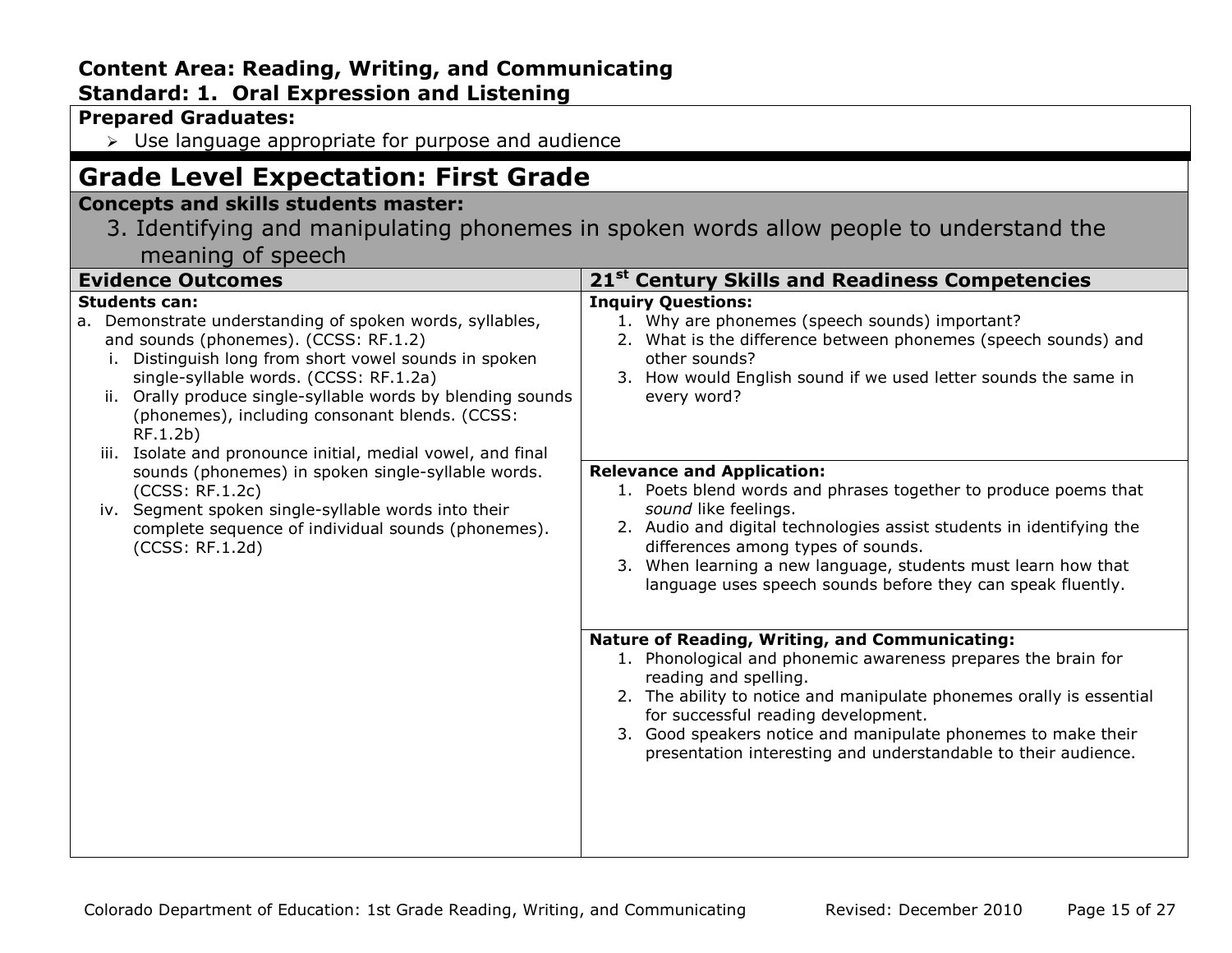# **2. Reading for All Purposes**

Literacy skills are essential for students to fully participate in and expand their understanding of today's global society. Whether they are reading functional texts (voting ballots, a map, a train schedule, a driver's test, a job application, a text message, product labels); reference materials (textbooks, technical manuals, electronic media); or print and non-print literary texts, students need reading skills to fully manage, evaluate, and use the myriad information available in their day-to-day lives.

#### **Prepared Graduate Competencies**

The preschool through grade 12 concepts and skills that all students who complete the Colorado education system must master to ensure their success in a postsecondary and workforce setting.

## **Prepared Graduate Competencies in the Reading for All Purposes Standard:**

- $\triangleright$  Interpret how the structure of written English contributes to the pronunciation and meaning of complex vocabulary
- $\triangleright$  Demonstrate comprehension of a variety of informational, literary, and persuasive texts
- $\triangleright$  Evaluate how an author uses words to create mental imagery, suggest mood, and set tone
- $\triangleright$  Read a wide range of literature (American and world literature) to understand important universal themes and the human experience
- $\triangleright$  Seek feedback, self-assess, and reflect on personal learning while engaging with increasingly more difficult texts
- $\triangleright$  Engage in a wide range of nonfiction and real-life reading experiences to solve problems, judge the quality of ideas, or complete daily tasks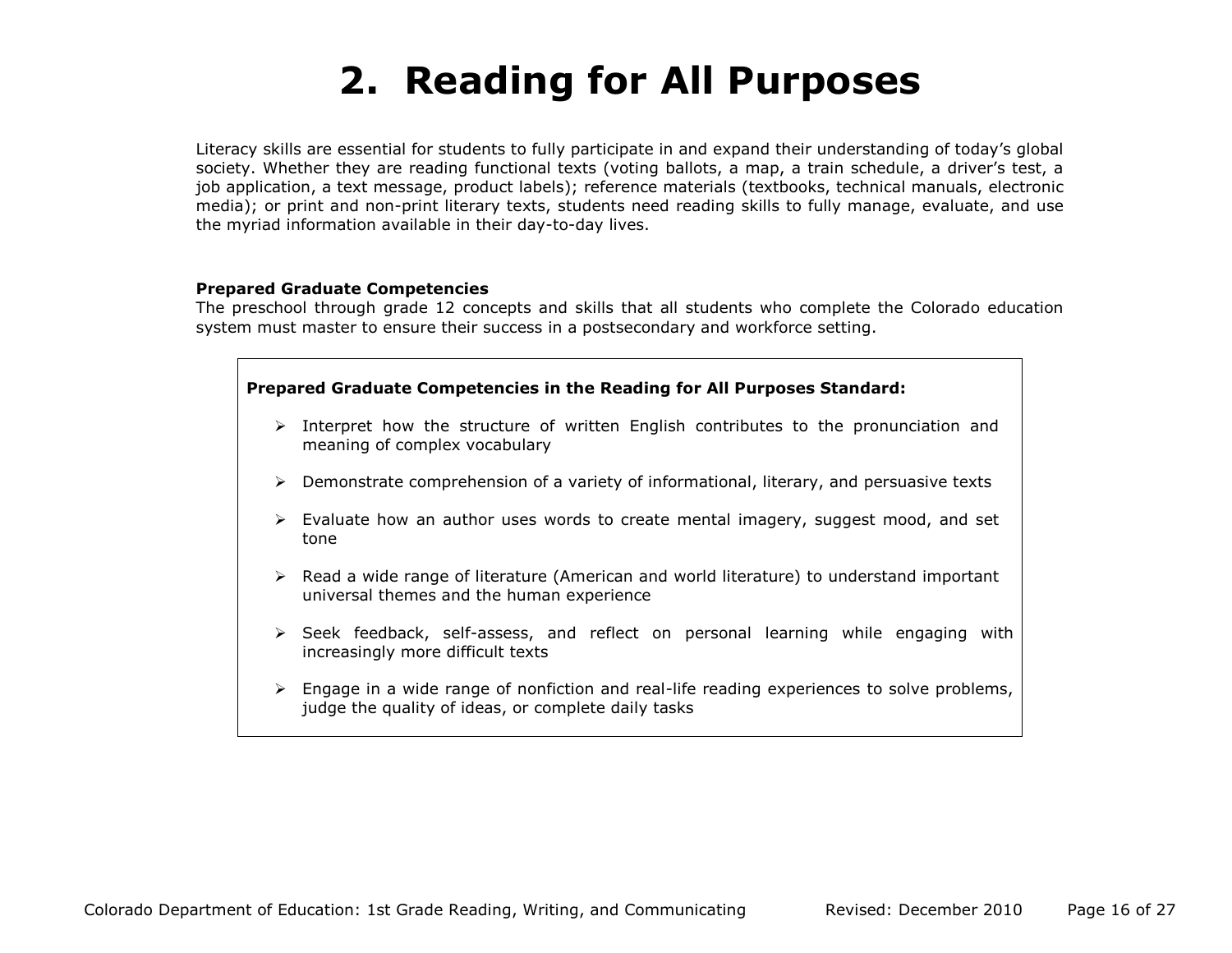## *From the Common Core State Standards for English Language Arts & Literacy in History/Social Studies, Science, and Technical Subjects (Pages 31 and 57):*

Measuring Text Complexity: Three Factors



**Qualitative evaluation of the text:** Levels of meaning, structure, language conventionality and clarity, and knowledge demands

**Quantitative evaluation of the text:** Readability measures and other scores of text complexity

**Matching reader to text and task:** Reader variables (such as motivation, knowledge, and experiences) and task variables (such as purpose and the complexity generated by the task assigned and the questions posed)

Note: More detailed information on text complexity and how it is measured is contained in Appendix A.

## Range of Text Types for K-5

Students in K-5 apply the Reading standards to the following range of text types, with texts selected from a broad range of cultures and periods.

|                                                                                                                  | Literature                                            |                                                                                                         | Informational Text                                                                                                                                                                                                                                           |
|------------------------------------------------------------------------------------------------------------------|-------------------------------------------------------|---------------------------------------------------------------------------------------------------------|--------------------------------------------------------------------------------------------------------------------------------------------------------------------------------------------------------------------------------------------------------------|
| <b>Stories</b>                                                                                                   | Dramas.                                               | Poetry.                                                                                                 | Literary Nonfiction and Historical, Scientific, and Technical Texts.                                                                                                                                                                                         |
| Includes children's adventure<br>stories, folktales, legends,<br>fables, fantasy, realistic fiction,<br>and myth | Includes staged dialogue and<br>brief familiar scenes | Includes nursery rhymes and<br>the subgenres of the narrative<br>poem, limerick, and free verse<br>poem | Includes biographies and autobiographies; books about history, social<br>studies, science, and the arts; technical texts, including directions,<br>forms, and information displayed in graphs, charts, or maps; and digital<br>sources on a range of topics. |

## Range of Text Types for 6-12

Students in grades 6-12 apply the Reading standards to the following range of text types, with texts selected from a broad range of cultures and periods.

|                                                                                                                                                                                        | Literature                                                                    |                                                                                                                        | Informational Text                                                                                                                                                                                                                                                                                                                |
|----------------------------------------------------------------------------------------------------------------------------------------------------------------------------------------|-------------------------------------------------------------------------------|------------------------------------------------------------------------------------------------------------------------|-----------------------------------------------------------------------------------------------------------------------------------------------------------------------------------------------------------------------------------------------------------------------------------------------------------------------------------|
| <b>Storles</b>                                                                                                                                                                         | <b>Drama</b>                                                                  | <b>Poetry</b>                                                                                                          | <b>Literary Nonfiction</b>                                                                                                                                                                                                                                                                                                        |
| Includes the subgenres of<br>adventure stories, historical<br>fiction, mysteries, myths,<br>science fiction, realistic fiction,<br>allegories, parodies, satire, and<br>graphic novels | Includes one-act and multi-act<br>plays, both in written form and<br>on film. | Includes the subgenres of<br>narrative poems, lyrical poems,<br>free verse poems, sonnets,<br>odes, ballads, and epics | Includes the subgenres of exposition, argument, and functional text in<br>the form of personal essays, speeches, opinion pieces, essays about<br>art or literature, biographies, memoirs, journalism, and historical,<br>scientific, technical, or economic accounts (including digital sources)<br>written for a broad audience. |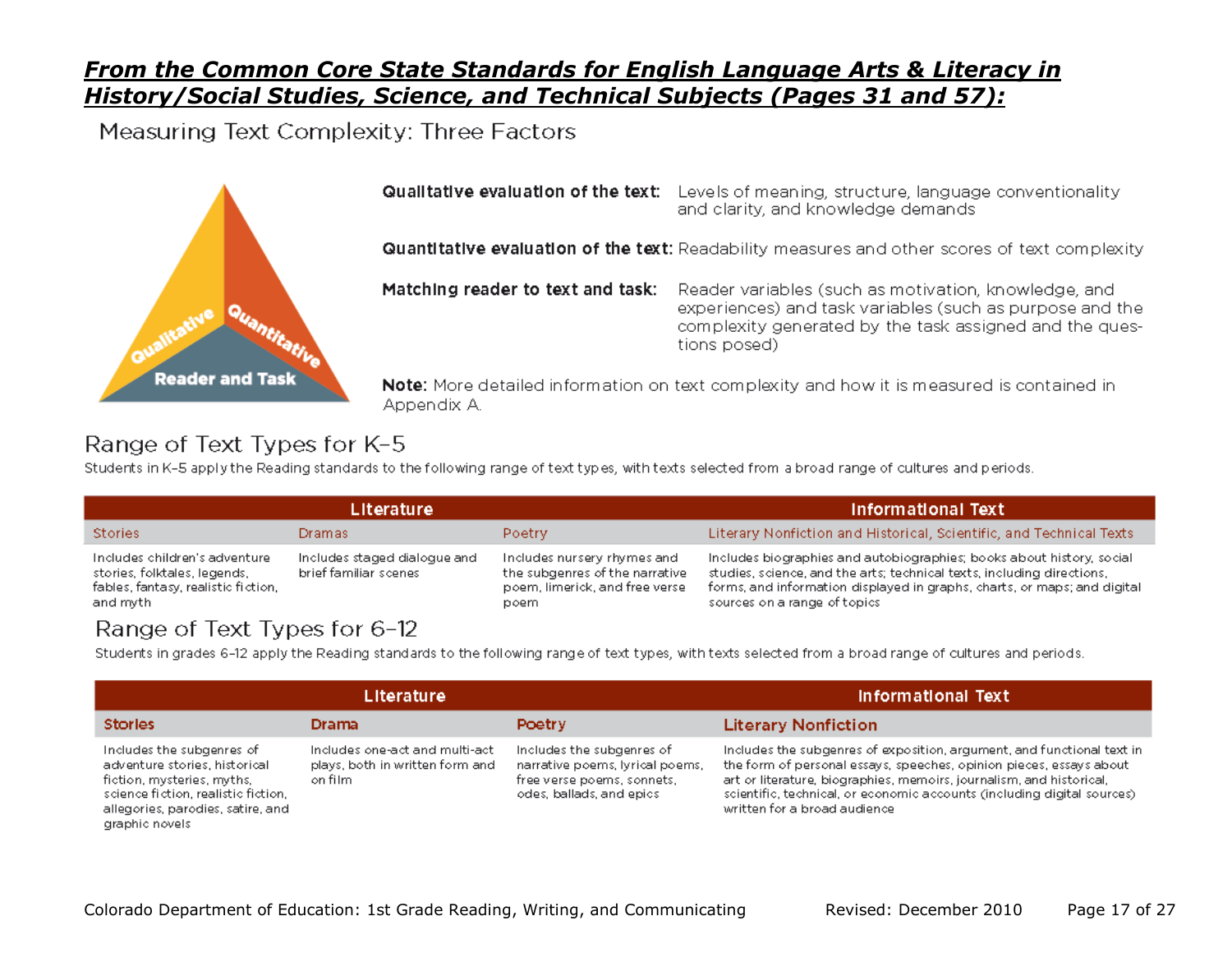|         |                      | <b>Prepared Graduates:</b><br>$\triangleright$ Demonstrate comprehension of a variety of informational, literary, and persuasive texts |                                                                                           |
|---------|----------------------|----------------------------------------------------------------------------------------------------------------------------------------|-------------------------------------------------------------------------------------------|
|         |                      | <b>Grade Level Expectation: First Grade</b>                                                                                            |                                                                                           |
|         |                      | <b>Concepts and skills students master:</b>                                                                                            |                                                                                           |
|         |                      | 1. Comprehending and fluently reading a variety of literary texts are the beginning traits of readers                                  |                                                                                           |
|         |                      | <b>Evidence Outcomes</b>                                                                                                               | 21st Century Skills and Readiness Competencies                                            |
|         | <b>Students can:</b> |                                                                                                                                        | <b>Inquiry Questions:</b>                                                                 |
|         |                      | a. Use Key Ideas and Details to:                                                                                                       | 1. How does a reader picture the character?                                               |
|         | i.                   | Ask and answer questions about key details in a text. (CCSS: RL.1.1)                                                                   | 2. How does a reader explain a character's                                                |
|         | ii.                  | Retell stories, including key details, and demonstrate understanding of                                                                | actions?                                                                                  |
|         |                      | their central message or lesson. (CCSS: RL.1.2)                                                                                        |                                                                                           |
|         | iii.                 | Describe characters, settings, and major events in a story, using key                                                                  |                                                                                           |
|         |                      | details. (CCSS: RL.1.3)                                                                                                                |                                                                                           |
|         | iv.                  | Make predictions about what will happen in the text and explain whether                                                                |                                                                                           |
|         |                      | they were confirmed or not and why<br>b. Use Craft and Structure to:                                                                   | <b>Relevance and Application:</b>                                                         |
|         | i.                   | Identify words and phrases in stories or poems that suggest feelings or                                                                | 1. Readers can use a graphic organizer to<br>sequence key events/details in a literary or |
|         |                      | appeal to the senses. (CCSS: RL.1.4)                                                                                                   | informational text.                                                                       |
|         | ii.                  | Explain major differences between books that tell stories and books that                                                               | 2. Readers want to pay attention to punctuation                                           |
|         |                      | give information, drawing on a wide reading of a range of text types.                                                                  | marks to help them with the meaning of the                                                |
|         |                      | (CCSS: RL.1.5)                                                                                                                         | story.                                                                                    |
|         | iii.                 | Identify who is telling the story at various points in a text. (CCSS:                                                                  |                                                                                           |
|         |                      | RL.1.6)                                                                                                                                |                                                                                           |
|         | iv.                  | Follow and replicate patterns in predictable poems.                                                                                    |                                                                                           |
| $C_{1}$ |                      | Use Integration of Knowledge and Ideas to:                                                                                             |                                                                                           |
|         | i.                   | Use illustrations and details in a story to describe its characters, setting,                                                          |                                                                                           |
|         |                      | or events. (CCSS: RL.1.7)                                                                                                              |                                                                                           |
|         | ii.                  | Compare and contrast the adventures and experiences of characters in                                                                   | Nature of Reading, Writing, and                                                           |
|         |                      | stories. (CCSS: RL.1.9)                                                                                                                | <b>Communicating:</b>                                                                     |
|         |                      | d. Use Range of Reading and Level of Text Complexity to:                                                                               | 1. Reading fluently helps people comprehend                                               |
|         | i.                   | With prompting and support, read prose and poetry of appropriate                                                                       | what they have read.                                                                      |
|         |                      | complexity for grade 1. (CCSS: RL.1.10)<br>e. Read with sufficient accuracy and fluency to support comprehension: (CCSS:               | 2. Identifying the problem in a story also helps                                          |
|         | RF.1.4)              |                                                                                                                                        | readers think about the solution.                                                         |
|         | i.                   | Read grade-level text with purpose and understanding. (CCSS: RF.1.4a)                                                                  |                                                                                           |
|         | ii.                  | Read grade-level text orally with accuracy, appropriate rate, and                                                                      |                                                                                           |
|         |                      | expression. (CCSS: RF.1.4b)                                                                                                            |                                                                                           |
|         | iii.                 | Use context to confirm or self-correct word recognition and                                                                            |                                                                                           |
|         |                      | understanding, rereading as necessary. (CCSS: RF.1.4c)                                                                                 |                                                                                           |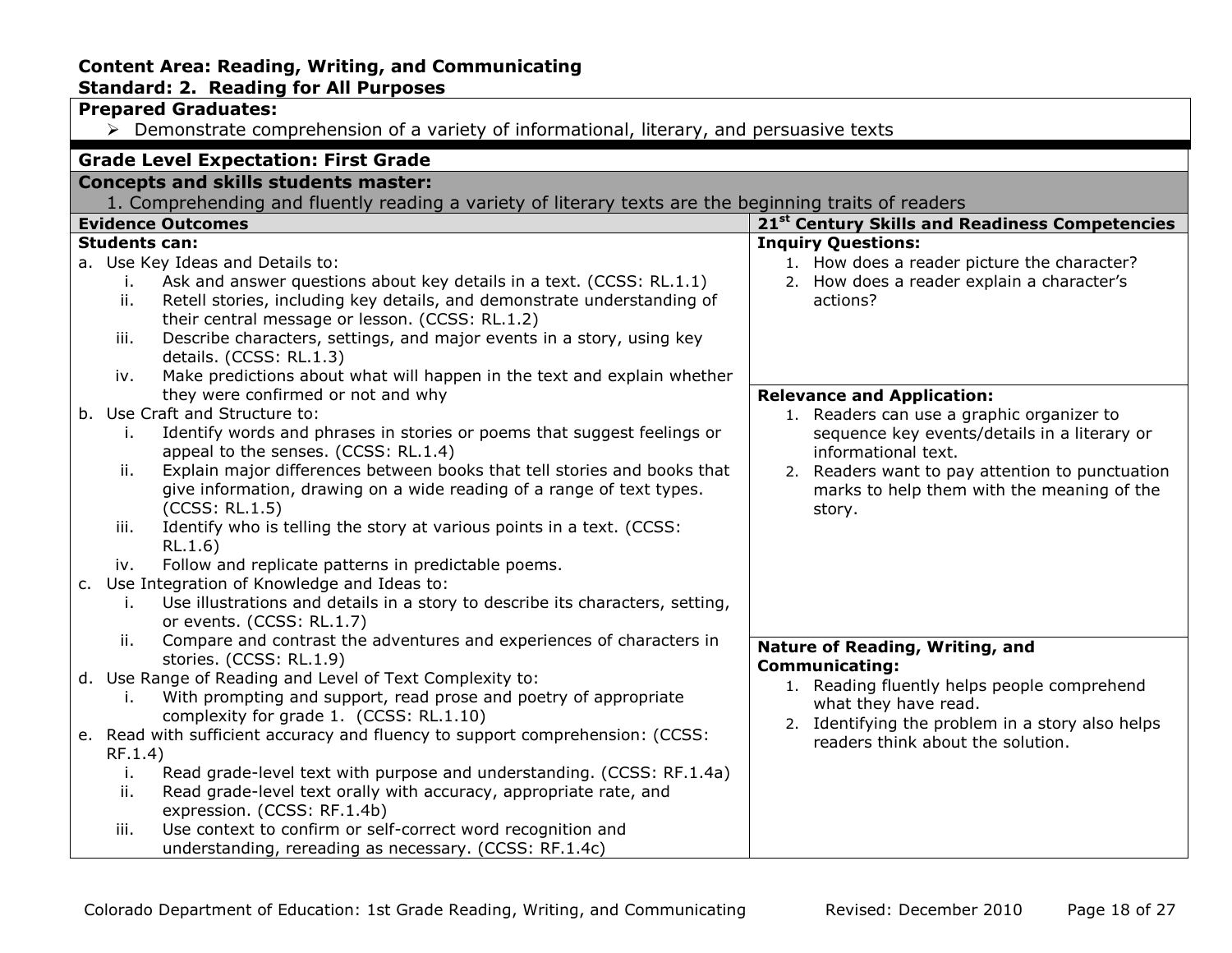| <b>Prepared Graduates:</b>                                                                                                                                                                                                                                                                                                                                                                                                                                                                                                                                                                                                                                                             |                                                                                                                                                                                                                                                                                                         |
|----------------------------------------------------------------------------------------------------------------------------------------------------------------------------------------------------------------------------------------------------------------------------------------------------------------------------------------------------------------------------------------------------------------------------------------------------------------------------------------------------------------------------------------------------------------------------------------------------------------------------------------------------------------------------------------|---------------------------------------------------------------------------------------------------------------------------------------------------------------------------------------------------------------------------------------------------------------------------------------------------------|
| > Demonstrate comprehension of a variety of informational, literary, and persuasive texts                                                                                                                                                                                                                                                                                                                                                                                                                                                                                                                                                                                              |                                                                                                                                                                                                                                                                                                         |
| <b>Grade Level Expectation: First Grade</b>                                                                                                                                                                                                                                                                                                                                                                                                                                                                                                                                                                                                                                            |                                                                                                                                                                                                                                                                                                         |
| <b>Concepts and skills students master:</b>                                                                                                                                                                                                                                                                                                                                                                                                                                                                                                                                                                                                                                            |                                                                                                                                                                                                                                                                                                         |
| 2. Comprehending and fluently reading a variety of informational texts are the beginning traits of readers                                                                                                                                                                                                                                                                                                                                                                                                                                                                                                                                                                             |                                                                                                                                                                                                                                                                                                         |
| <b>Evidence Outcomes</b>                                                                                                                                                                                                                                                                                                                                                                                                                                                                                                                                                                                                                                                               | 21 <sup>st</sup> Century Skills and Readiness Competencies                                                                                                                                                                                                                                              |
| <b>Students can:</b><br>a. Use Key Ideas and Details to:<br>Ask and answer questions about key details in a text. (CCSS: RI.1.1)<br>i.<br>Identify the main topic and retell key details of a text. (CCSS: RI.1.2)<br>ii.<br>Describe the connection between two individuals, events, ideas, or pieces<br>iii.<br>of information in a text. (CCSS: RI.1.3)<br>Activate schema and background knowledge to construct meaning<br>iv.<br>Use Craft and Structure to:<br>b.<br>Ask and answer questions to help determine or clarify the meaning of<br>i.<br>words and phrases in a text. (CCSS: RI.1.4)<br>Know and use various text features (e.g., headings, tables of contents,<br>ii. | <b>Inquiry Questions:</b><br>1. What is the author saying with different<br>punctuation marks?<br>2. How does a reader's voice change when a<br>sentence uses a specific punctuation mark?<br>3. In informational text, why is the main idea<br>important? How do the details support the<br>main idea? |
| glossaries, electronic menus, icons) to locate key facts or information in<br>a text. (CCSS: RI.1.5)<br>Distinguish between information provided by pictures or other<br>iii.<br>illustrations and information provided by the words in a text. (CCSS:<br>RI.1.6)<br>c. Use Integration of Knowledge and Ideas to:<br>Use the illustrations and details in a text to describe its key ideas.<br>i.<br>(CCSS: RI.1.7)<br>Identify the reasons an author gives to support points in a text. (CCSS:<br>ii.<br>RI.1.8)                                                                                                                                                                     | <b>Relevance and Application:</b><br>1. Readers can use a graphic organizer to<br>sequence key events/details in a literary or<br>informational text.<br>2. Authors help readers make connections to the<br>world.                                                                                      |
| Identify basic similarities in and differences between two texts on the<br>iii.<br>same topic (e.g., in illustrations, descriptions, or procedures). (CCSS:<br>RI.1.9)<br>d. Use Range of Reading and Level of Text Complexity to:                                                                                                                                                                                                                                                                                                                                                                                                                                                     | Nature of Reading, Writing, and<br><b>Communicating:</b><br>1. Reading fluently helps people comprehend<br>what they have read.                                                                                                                                                                         |
| With prompting and support, read informational texts appropriately<br>i.<br>complex for grade 1. (CCSS: RI.1.10)<br>e. Read with sufficient accuracy and fluency to support comprehension. (CCSS:<br>RF.1.4)<br>Read grade-level text with purpose and understanding. (CCSS: RF.1.4a)<br>i.<br>Read grade-level text orally with accuracy, appropriate rate, and<br>ii.<br>expression. (CCSS: RF.1.4b)<br>Use context to confirm or self-correct word recognition and<br>iii.<br>understanding, rereading as necessary. (CCSS: RF.1.4c)                                                                                                                                                | 2. Readers can share facts after reading an<br>informational text.                                                                                                                                                                                                                                      |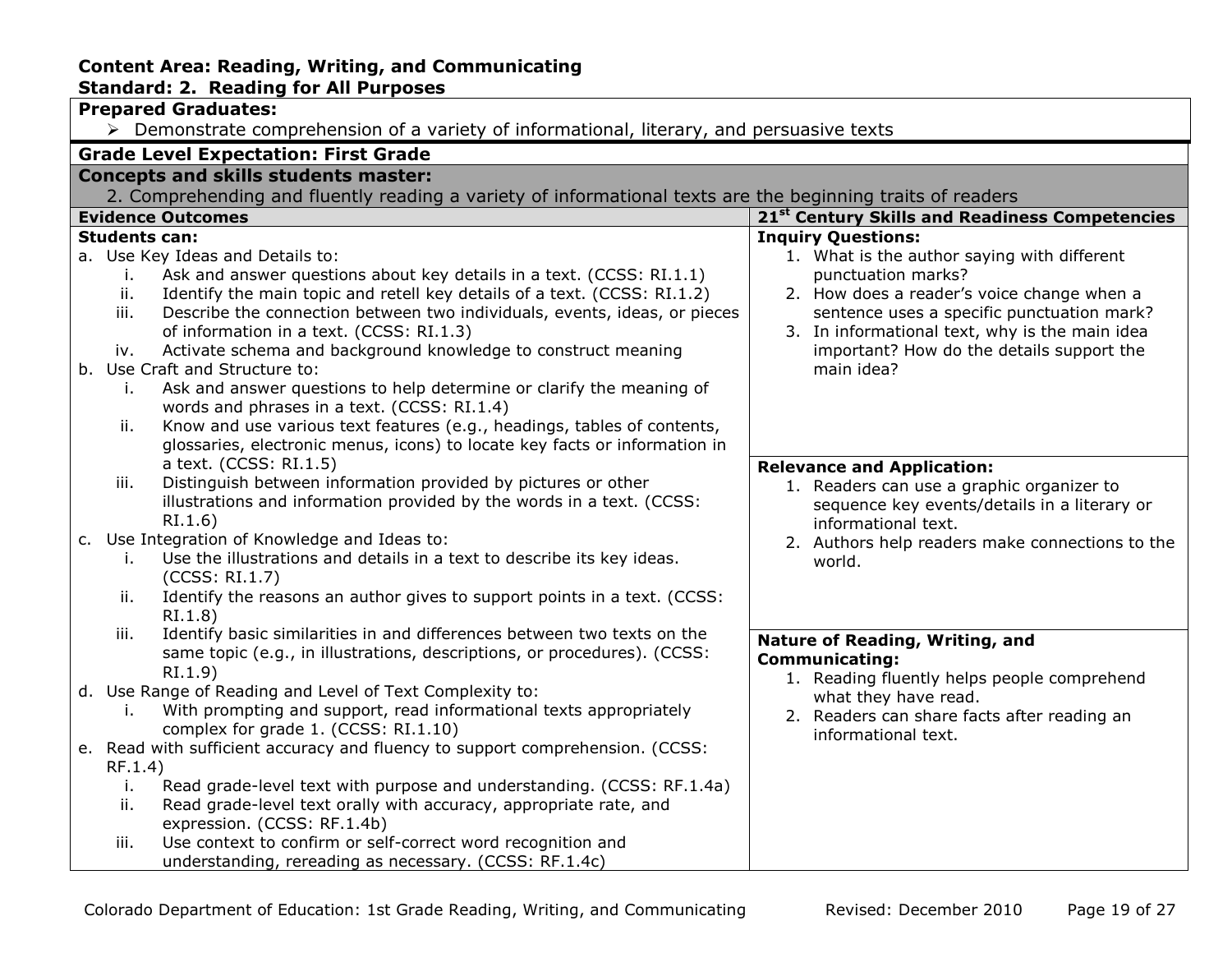| <b>Prepared Graduates:</b>                                                                                                                                                                                                                                                                                                                                                                                                                                                                                                  |                                                                                                                                                                                                                                                                                                                                                                                                                                                                                                  |
|-----------------------------------------------------------------------------------------------------------------------------------------------------------------------------------------------------------------------------------------------------------------------------------------------------------------------------------------------------------------------------------------------------------------------------------------------------------------------------------------------------------------------------|--------------------------------------------------------------------------------------------------------------------------------------------------------------------------------------------------------------------------------------------------------------------------------------------------------------------------------------------------------------------------------------------------------------------------------------------------------------------------------------------------|
| > Interpret how the structure of written English contributes to the pronunciation and meaning of complex                                                                                                                                                                                                                                                                                                                                                                                                                    |                                                                                                                                                                                                                                                                                                                                                                                                                                                                                                  |
| vocabulary                                                                                                                                                                                                                                                                                                                                                                                                                                                                                                                  |                                                                                                                                                                                                                                                                                                                                                                                                                                                                                                  |
| <b>Grade Level Expectation: First Grade</b>                                                                                                                                                                                                                                                                                                                                                                                                                                                                                 |                                                                                                                                                                                                                                                                                                                                                                                                                                                                                                  |
| <b>Concepts and skills students master:</b>                                                                                                                                                                                                                                                                                                                                                                                                                                                                                 |                                                                                                                                                                                                                                                                                                                                                                                                                                                                                                  |
| 3. Decoding words require the application of alphabetic principles, letter sounds, and letter combinations                                                                                                                                                                                                                                                                                                                                                                                                                  |                                                                                                                                                                                                                                                                                                                                                                                                                                                                                                  |
| <b>Evidence Outcomes</b>                                                                                                                                                                                                                                                                                                                                                                                                                                                                                                    | 21 <sup>st</sup> Century Skills and Readiness Competencies                                                                                                                                                                                                                                                                                                                                                                                                                                       |
| <b>Students can:</b><br>a. Know and apply grade-level phonics and word analysis skills in<br>decoding words. (CCSS: RF.1.3)<br>Know the spelling-sound correspondences for common<br>i.<br>consonant digraphs (two letters that represent one sound).<br>(CCSS: RF.1.3a)<br>Decode regularly spelled one-syllable words. (CCSS: RF.1.3b)<br>ii.<br>Know final -e and common vowel team conventions for<br>iii.<br>representing long vowel sounds. (CCSS: RF.1.3c)                                                           | <b>Inquiry Questions:</b><br>1. How do phonemes (speech sounds) connect to<br>graphemes (letters and letter clusters)?<br>2. What new words can readers make from the rime /ip/?<br>What blends can readers use to build new words?<br>3. What new game can you make with short vowels and<br>closed syllables?                                                                                                                                                                                  |
| Use knowledge that every syllable must have a vowel sound to<br>iv.<br>determine the number of syllables in a printed word. (CCSS:<br>RF.1.3d)<br>Decode two-syllable words following basic patterns by<br>v.<br>breaking the words into syllables. (CCSS: RF.1.3e)<br>Read words with inflectional endings. (CCSS: RF.1.3f)<br>vi.<br>Recognize and read grade-appropriate irregularly spelled<br>vii.<br>words. (CCSS: RF.1.3g)<br>Use onsets and rimes to create new words (ip to make dip, lip,<br>viii.<br>slip, ship) | <b>Relevance and Application:</b><br>1. Readers can read and spell many new words using<br>regular phoneme/grapheme correspondences.<br>2. Software games can offer practice with the alphabet,<br>sounds of letters, and letter combinations to decode<br>words.<br>3. Readers recognize common words that do not fit regular<br>spelling patterns.<br>4. The spelling of a suffix connects to its meaning, not its<br>sound. (suffix $-s = \frac{z}{i}$ in dogs; $-d = \frac{t}{i}$ in missed) |
| Accurately decode unknown words that follow a predictable<br>ix.<br>letter/sound relationship                                                                                                                                                                                                                                                                                                                                                                                                                               | <b>Nature of Reading, Writing, and Communicating:</b><br>1. Readers use phonemes, graphemes (letters), and<br>morphemes (suffixes) in an alphabetic language.<br>2. Readers accurately read high-frequency words in<br>connected text.<br>3. Readers read grade-appropriate, decodable text.                                                                                                                                                                                                     |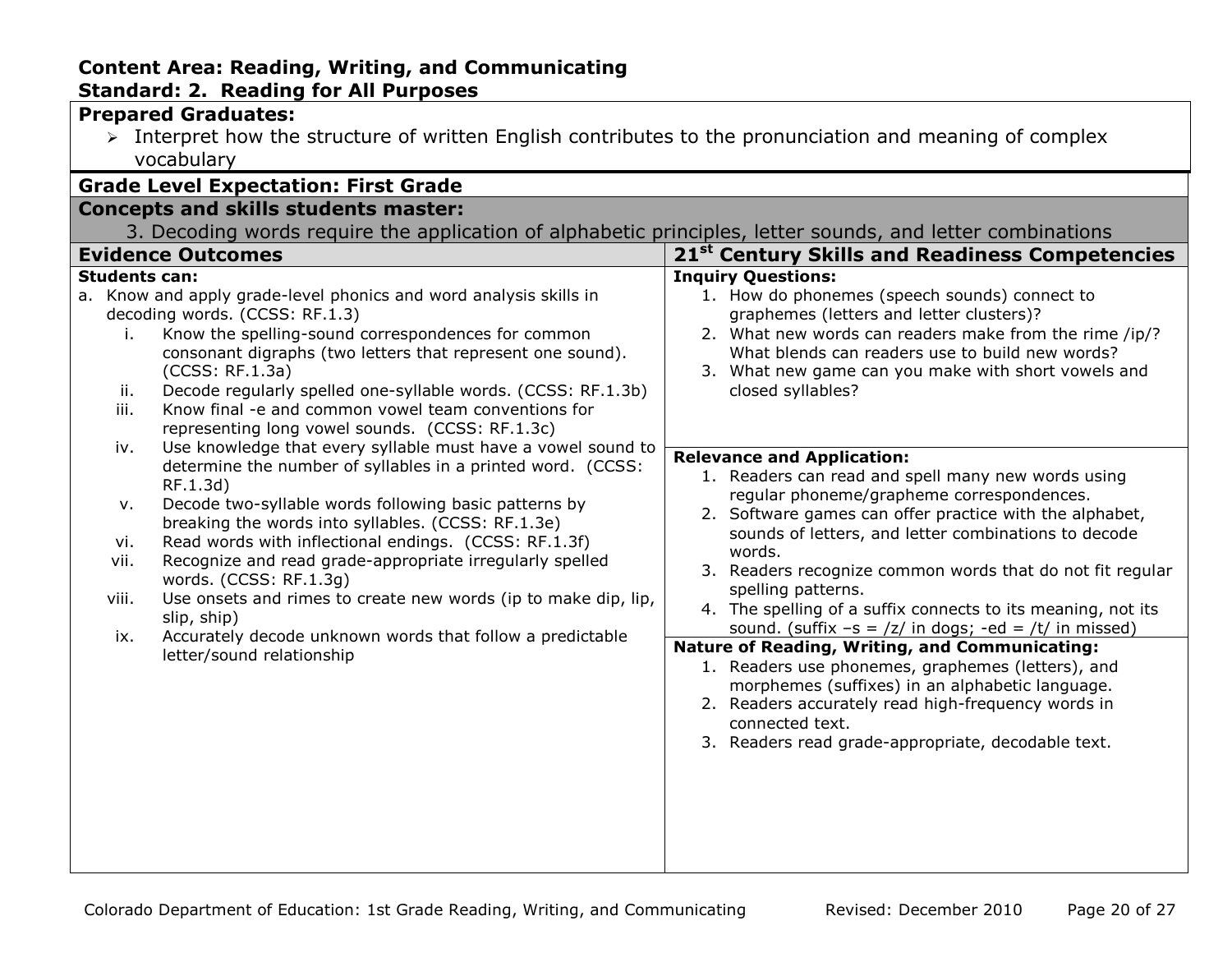#### **Prepared Graduates:** > Interpret how the structure of written English contributes to the pronunciation and meaning of complex vocabulary **Grade Level Expectation: First Grade Concepts and skills students master:** 4. Understanding word structure, word relationships, and word families needs to be demonstrated to begin to read **Evidence Outcomes 21st Century Skills and Readiness Competencies Students can:** a. Determine or clarify the meaning of unknown and multiple-meaning words and phrases based on *grade 1 reading and content*, choosing flexibly from an array of strategies. (CCSS: L.1.4) i. Use sentence-level context as a clue to the meaning of a word or phrase. (CCSS: L.1.4a) ii. Use frequently occurring affixes as a clue to the meaning of a word. (CCSS: L.1.4b) iii. Identify frequently occurring root words (e.g., *look*) and their inflectional forms (e.g., *looks, looked, looking*). (CCSS: L.1.4c) b. With guidance and support from adults, demonstrate understanding of figurative language, word relationships and nuances in word meanings. (CCSS: L.1.5) i. Sort words into categories (e.g., colors, clothing) to gain a sense of the concepts the categories represent. (CCSS: L.1.5a) ii. Define words by category and by one or more key attributes (e.g., a *duck* is a bird that swims; a *tiger* is a large cat with stripes). (CCSS: L.1.5b) iii. Identify real-life connections between words and their use (e.g., note places at home that are *cozy*). (CCSS: L.1.5c) iv. Distinguish shades of meaning among verbs differing in manner (e.g., *look, peek, glance, stare, glare, scowl*) and adjectives differing in intensity (e.g., large, gigantic) by defining or choosing them or by acting out the meanings. (CCSS: L.1.5d) c. Use words and phrases acquired through conversations, reading and being read to, and responding to texts, including using frequently occurring conjunctions to signal simple relationships (e.g., *because*). (CCSS: L.1.6) d. Demonstrate understanding of the organization and basic features of print. (CCSS: RF.1.1) i. Recognize the distinguishing features of a sentence (e.g., first word, capitalization, ending punctuation). (CCSS: RF.1.1a) ii. Create new words by combining base words with affixes to connect known words to new words iii. Identify and understand compound words **Inquiry Questions:**  1. Why do readers call words with two words in them compound words? 2. When readers sort words, what are some ways to sort them (types of concepts, attributes, initial sounds)? 3. If a reader wants to show more than one, what suffix does he/she use? **Relevance and Application:** 1. Readers need to use a variety of strategies for reading unfamiliar words. 2. When they recognize a compound word, readers can find the two words in it (such as hotdog, baseball, newspaper, pigpen, sandbox). 3. Using base words with affixes expands vocabulary knowledge. 4. Computer software and online games help one to understand word structure through the addition of multimedia and graphical representations of words and word families **Nature of Reading, Writing, and Communicating:** 1. Readers use language structure in oral and written communication.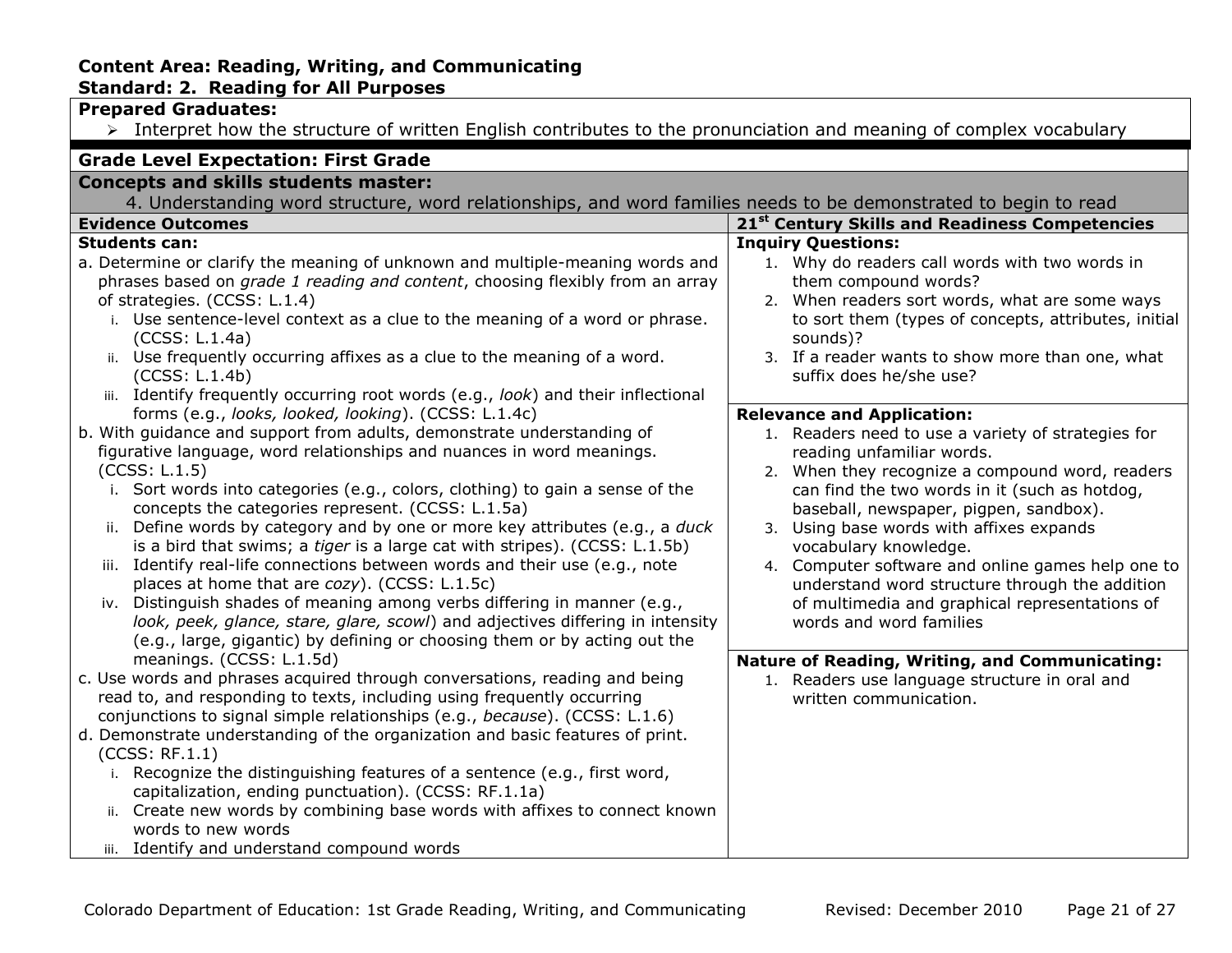# **3. Writing and Composition**

Writing is a fundamental component of literacy. Writing is a means of critical inquiry; it promotes problem solving and mastering new concepts. Adept writers can work through various ideas while producing informational, persuasive, and narrative or literary texts. In other words, writing can be used as a medium for reasoning and making intellectual connections. As students arrange ideas to persuade, describe, and inform, they engage in logical critique, and they are likely to gain new insights and a deeper understanding of concepts and content.

#### **From the Common Core State Standards Expectations for EACH grade level:**

*"Write routinely over extended time frames (time for research, reflection, and revision) and shorter time frames (a single sitting or a day or two) for a range of discipline-specific tasks, purposes, and audiences."*

#### **Prepared Graduate Competencies**

The preschool through grade 12 concepts and skills that all students who complete the Colorado education system must master to ensure their success in a postsecondary and workforce setting.

#### **Prepared Graduate Competencies in the Writing and Composition standard:**

- $\triangleright$  Write with a clear focus, coherent organization, sufficient elaboration, and detail
- $\triangleright$  Effectively use content-specific language, style, tone, and text structure to compose or adapt writing for different audiences and purposes
- $\triangleright$  Apply standard English conventions to effectively communicate with written language
- $\triangleright$  Implement the writing process successfully to plan, revise, and edit written work
- $\triangleright$  Master the techniques of effective informational, literary, and persuasive writing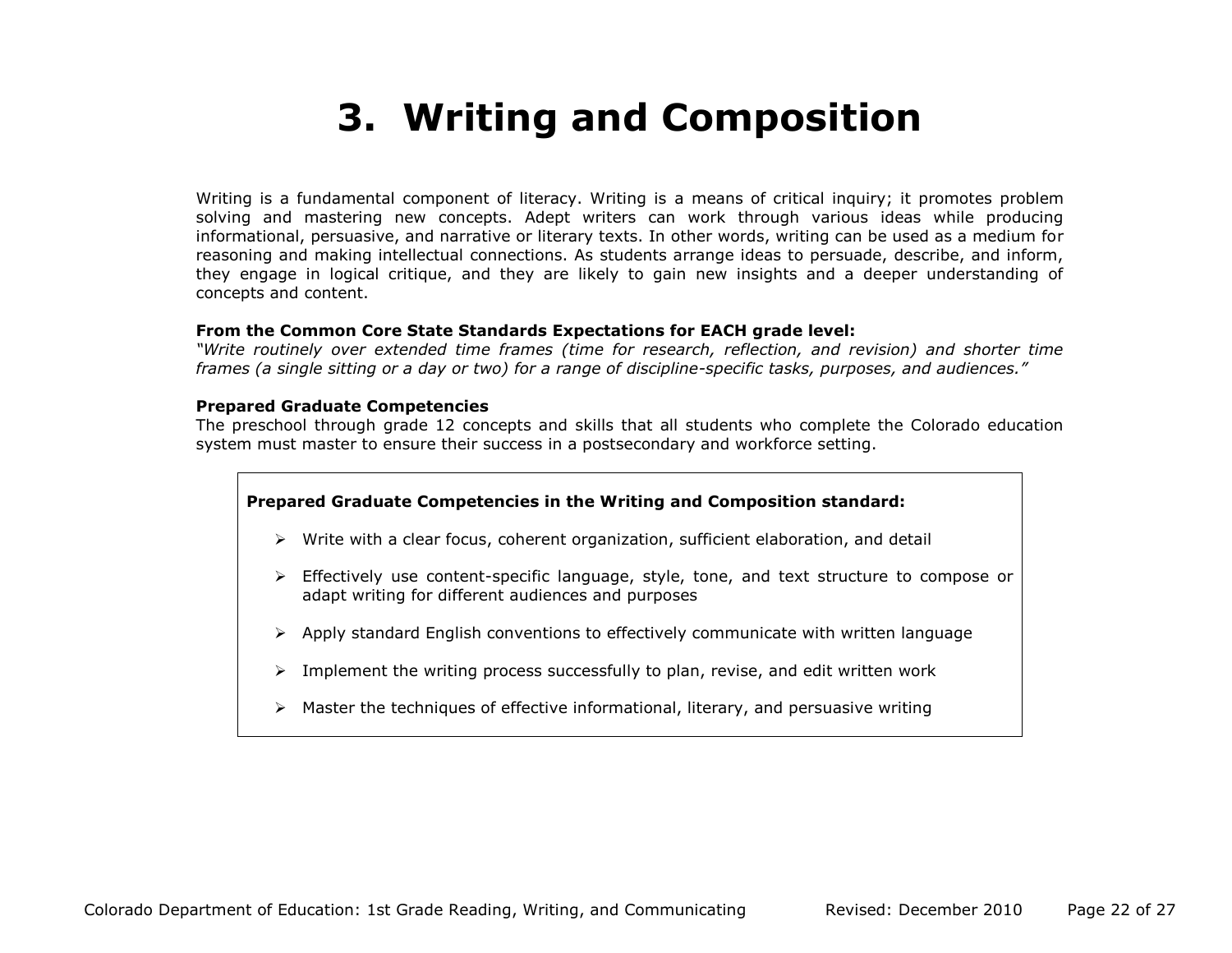## **Content Area: Reading, Writing, and Communicating Standard: 3. Writing and Composition**

| <b>Prepared Graduates:</b><br>$\triangleright$ Implement the writing process successfully to plan, revise, and edit written work                                                                                                                                                                                                                                                                                                                                                              |                                                                                                                                                                                                                                                                                                                                                               |
|-----------------------------------------------------------------------------------------------------------------------------------------------------------------------------------------------------------------------------------------------------------------------------------------------------------------------------------------------------------------------------------------------------------------------------------------------------------------------------------------------|---------------------------------------------------------------------------------------------------------------------------------------------------------------------------------------------------------------------------------------------------------------------------------------------------------------------------------------------------------------|
| <b>Grade Level Expectation: First Grade</b>                                                                                                                                                                                                                                                                                                                                                                                                                                                   |                                                                                                                                                                                                                                                                                                                                                               |
| <b>Concepts and skills students master:</b>                                                                                                                                                                                                                                                                                                                                                                                                                                                   |                                                                                                                                                                                                                                                                                                                                                               |
| 1. Exploring the writing process develops ideas for writing texts that carry meaning                                                                                                                                                                                                                                                                                                                                                                                                          |                                                                                                                                                                                                                                                                                                                                                               |
| <b>Evidence Outcomes</b>                                                                                                                                                                                                                                                                                                                                                                                                                                                                      | 21 <sup>st</sup> Century Skills and Readiness Competencies                                                                                                                                                                                                                                                                                                    |
| <b>Students can:</b><br>a. Write opinion pieces in which they introduce the topic or<br>name the book they are writing about, state an opinion,<br>supply a reason for the opinion, and provide some sense of<br>closure. (CCSS: W.1.1)<br>b. Write informative/explanatory texts in which they name a<br>topic, supply some facts about the topic, and provide some<br>sense of closure. (CCSS: W.1.2)<br>c. Write narratives in which they recount two or more                              | <b>Inquiry Questions:</b><br>1. How can thoughts and ideas be organized to prepare for writing?<br>2. Why is it important to plan before beginning to write?<br>3. How can a graphic organizer help writers plan their writing?                                                                                                                               |
| appropriately sequenced events, include some details<br>regarding what happened, use temporal words to signal<br>event order, and provide some sense of closure. (CCSS:<br>W.1.3)<br>d. With guidance and support from adults, focus on a topic,<br>respond to questions and suggestions from peers, and add<br>details to strengthen writing as needed. (CCSS: W.1.5)<br>e. Use pictures or graphic organizers to plan writing<br>f. With guidance and support from adults, use a variety of | <b>Relevance and Application:</b><br>1. Graphic organizers help to plan writing projects.<br>2. Simple sentences can be expanded using adjectives or phrases.<br>(The boy plays. The strong boy plays. The strong boy plays in the<br>sandbox.)<br>3. Well-written thoughts are shared in a variety of ways (online<br>communities, magazines, news stories). |
| digital tools to produce and publish writing, including in<br>collaboration with peers. (CCSS: W.1.6)                                                                                                                                                                                                                                                                                                                                                                                         | <b>Nature of Reading, Writing, and Communicating:</b><br>1. Writers use language that has a clear beginning, middle, and end.<br>2. Writers must express ideas clearly because the reader cannot ask<br>the author for clarification.                                                                                                                         |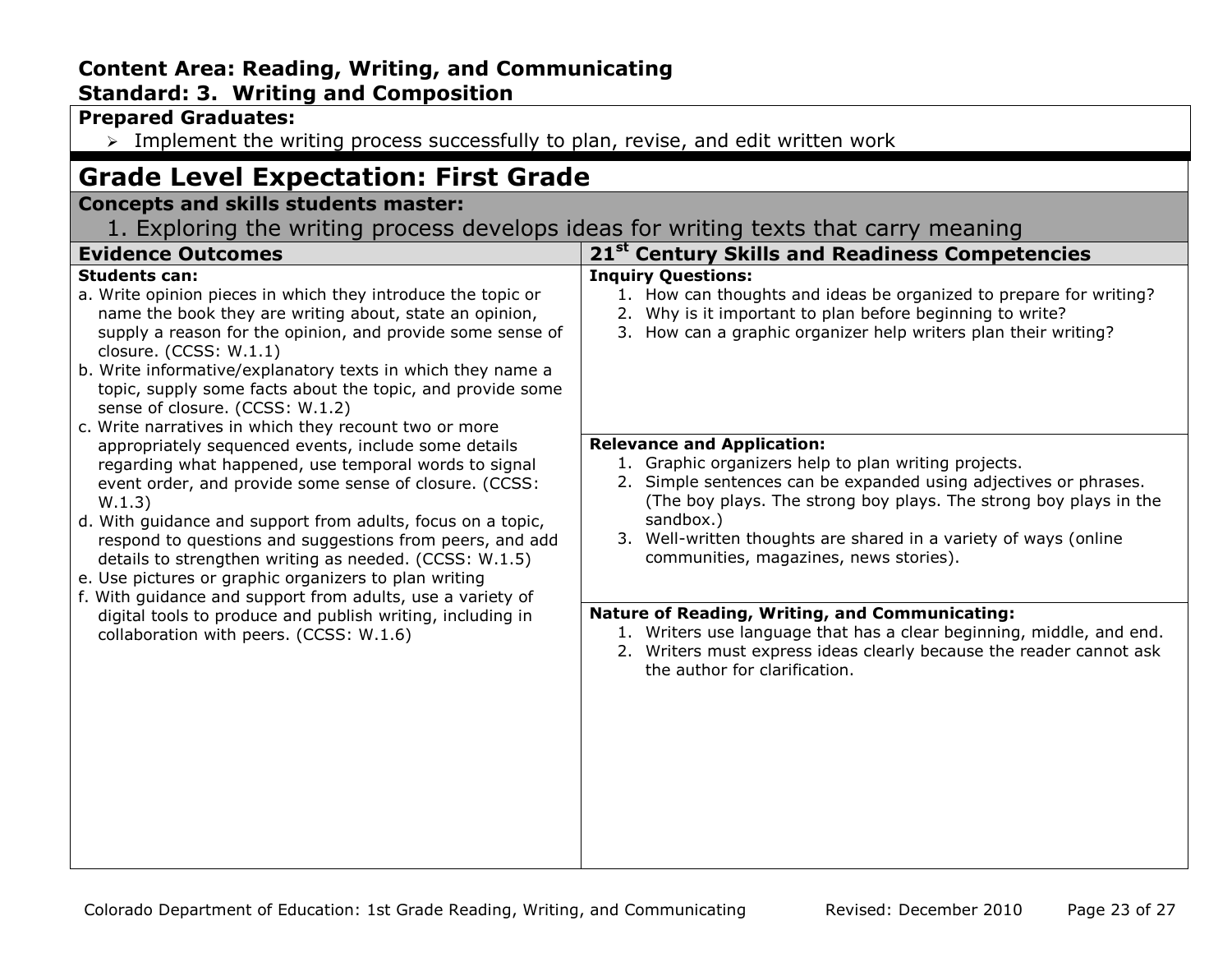## **Content Area: Reading, Writing, and Communicating Standard: 3. Writing and Composition**

| Stanuaru. J.   writting and Composition                                               |                                                                                     |
|---------------------------------------------------------------------------------------|-------------------------------------------------------------------------------------|
| <b>Prepared Graduates:</b>                                                            |                                                                                     |
| > Apply standard English conventions to effectively communicate with written language |                                                                                     |
| <b>Grade Level Expectation: First Grade</b>                                           |                                                                                     |
| <b>Concepts and skills students master:</b>                                           |                                                                                     |
| 2. Appropriate spelling, conventions, and grammar are applied when writing            |                                                                                     |
| <b>Evidence Outcomes</b>                                                              | 21 <sup>st</sup> Century Skills and Readiness Competencies                          |
| <b>Students can:</b>                                                                  | <b>Inquiry Questions:</b>                                                           |
| a. Demonstrate command of the conventions of standard English grammar and             | 1. How do phonemes (speech sounds) map to                                           |
| usage when writing or speaking. (CCSS: L.1.1)                                         | graphemes (letters and letter clusters) to form                                     |
| i. Print all upper- and lowercase letters. (CCSS: L.1.1a)                             | words?                                                                              |
| ii. Use common, proper, and possessive nouns. (CCSS: L.1.1b)                          | 2. How do punctuation marks show expression and                                     |
| iii. Use singular and plural nouns with matching verbs in basic sentences             | pauses in writing?                                                                  |
| (e.g., He hops; We hop). (CCSS: L.1.1c)                                               | 3. How do capital letters show importance?                                          |
| iv. Use personal, possessive, and indefinite pronouns (e.g., I, me, my; they,         | 4. How can a writer show excitement in a                                            |
| them, their, anyone, everything). (CCSS: L.1.1d)                                      | sentence? (exclamation mark)                                                        |
| v. Use verbs to convey a sense of past, present, and future (e.g., Yesterday I        |                                                                                     |
| walked home; Today I walk home; Tomorrow I will walk home). (CCSS:                    | <b>Relevance and Application:</b>                                                   |
| L.1.1e)                                                                               | 1. Question marks are often used in children's                                      |
| vi. Use frequently occurring adjectives. (CCSS: L.1.1f)                               | games.                                                                              |
| vii. Use frequently occurring conjunctions (e.g., and, but, or, so, because).         | 2. Phonetic patterns are the bases of nursery                                       |
| (CCSS: L.1.1q)                                                                        | rhymes and children's songs.                                                        |
| viii.Use determiners (e.g., articles, demonstratives). (CCSS: L.1.1h)                 |                                                                                     |
| ix. Use frequently occurring prepositions (e.g., during, beyond, toward).             |                                                                                     |
| (CCSS: L.1.1i)<br>x. Produce and expand complete simple and compound declarative,     |                                                                                     |
| interrogative, imperative, and exclamatory sentences in response to                   |                                                                                     |
| prompts. $(CCSS: L.1.1j)$                                                             |                                                                                     |
| b. Demonstrate command of the conventions of standard English capitalization,         |                                                                                     |
| punctuation, and spelling when writing. (CCSS: L.1.2)                                 | <b>Nature of Reading, Writing, and Communicating:</b>                               |
| Write complete simple sentences.<br>i.                                                | 1. Writers know how to spell many words.<br>2. Writers hold their pencil correctly. |
| Capitalize dates and names of people. (CCSS: L.1.2a)<br>ii.                           | 3. Writers use capital letters at the beginning of                                  |
| iii. Use end punctuation for sentences. (CCSS: L.1.2b)                                | sentences.                                                                          |
| iv. Use commas in dates and to separate single words in a series. (CCSS:              |                                                                                     |
| L.1.2c)                                                                               |                                                                                     |
| v. Use conventional spelling for words with common spelling patterns and for          |                                                                                     |
| frequently occurring irregular words. (CCSS: L.1.2d)                                  |                                                                                     |
| vi. Spell untaught words phonetically, drawing on phonemic awareness and              |                                                                                     |
| spelling conventions. (CCSS: L.1.2e)                                                  |                                                                                     |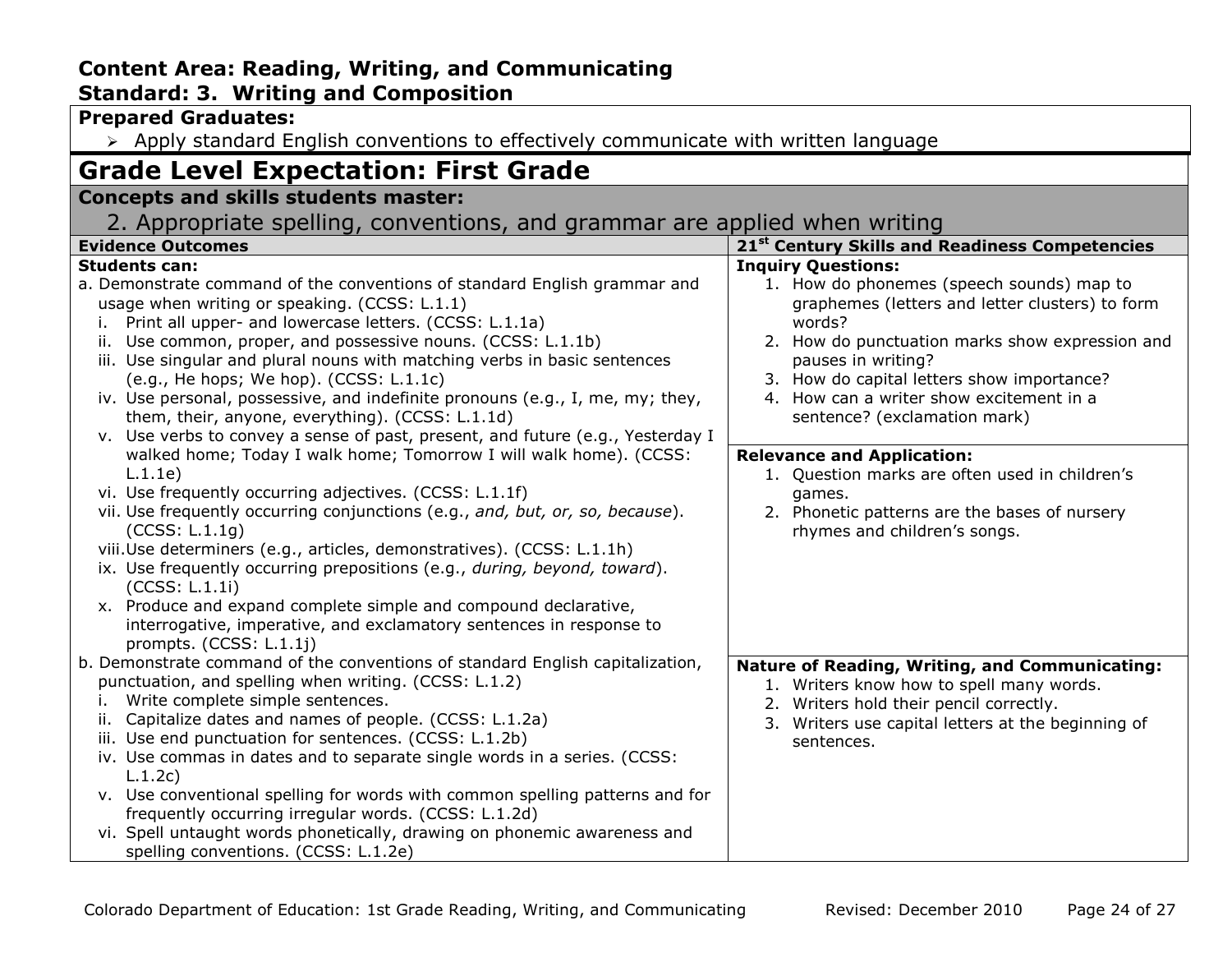# **4. Research and Reasoning**

Research and Reasoning skills are pertinent for success in a postsecondary and workforce setting. Students need to acquire these skills throughout their schooling. This means students need to be able to distinguish their own ideas from information created or discovered by others, understand the importance of creating authentic works, and correctly cite sources to give credit to the author of the original work.

#### **Prepared Graduate Competencies**

The preschool through grade 12 concepts and skills that all students who complete the Colorado education system must master to ensure their success in a postsecondary and workforce setting.

| Prepared Graduate Competencies in the Research and Reasoning standard: |                                                                                                                                                                        |  |
|------------------------------------------------------------------------|------------------------------------------------------------------------------------------------------------------------------------------------------------------------|--|
|                                                                        | $\triangleright$ Discriminate and justify a position using traditional lines of rhetorical argument and<br>reasoning                                                   |  |
|                                                                        | $\triangleright$ Articulate the position of self and others using experiential and material logic                                                                      |  |
|                                                                        | $\triangleright$ Gather information from a variety of sources; analyze and evaluate the quality and<br>relevance of the source; and use it to answer complex questions |  |
|                                                                        | $\triangleright$ Use primary, secondary, and tertiary written sources to generate and answer research<br>questions                                                     |  |
|                                                                        | $\triangleright$ Evaluate explicit and implicit viewpoints, values, attitudes, and assumptions concealed in<br>speech, writing, and illustration                       |  |
| $\triangleright$                                                       | Demonstrate the use of a range of strategies, research techniques, and persistence when<br>engaging with difficult texts or examining complex problems or issues       |  |
| ➤                                                                      | Exercise ethical conduct when writing, researching, and documenting sources                                                                                            |  |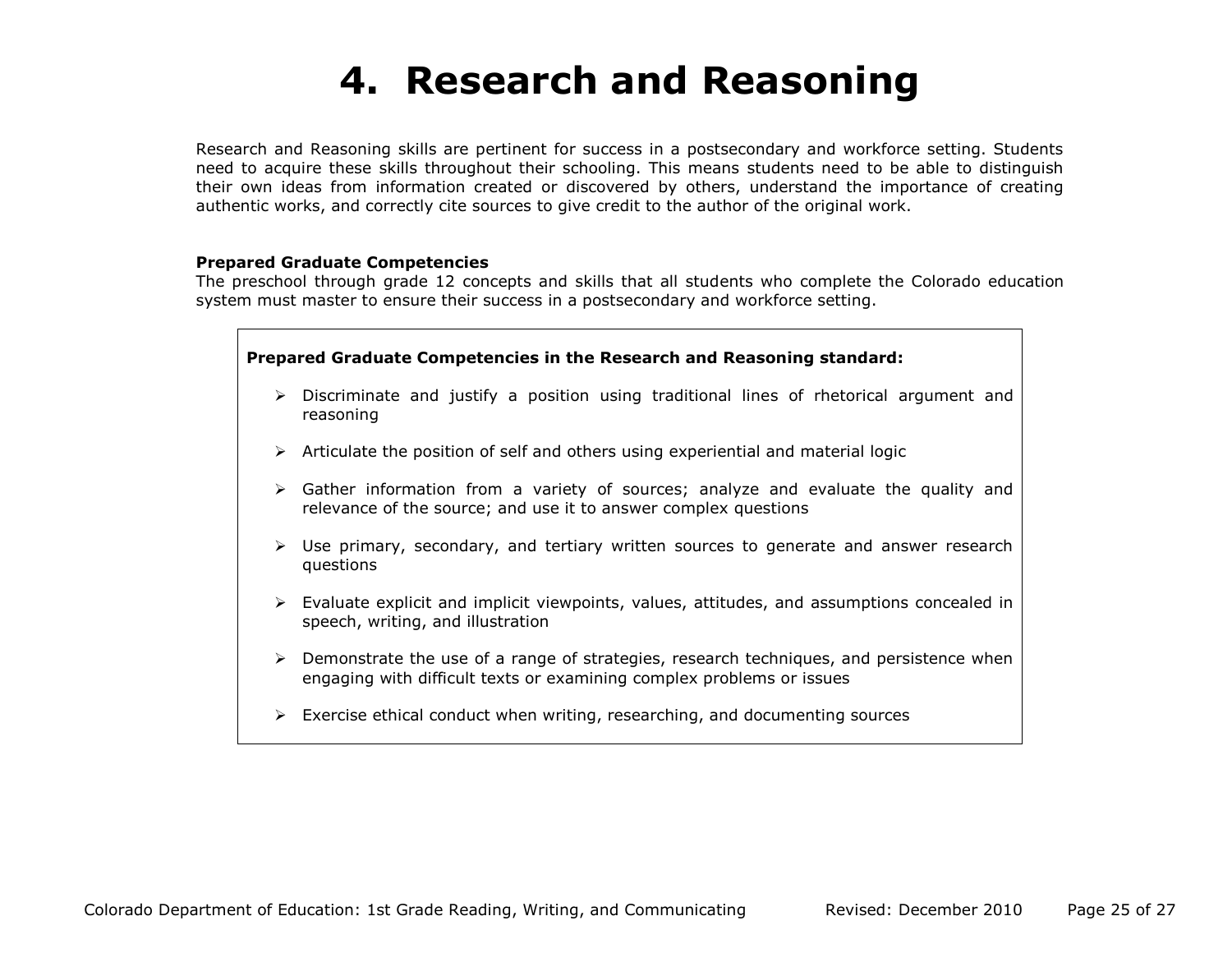## **Content Area: Reading, Writing, and Communicating Standard: 4. Research and Reasoning**

#### **Prepared Graduates:** Gather information from a variety of sources; analyze and evaluate the quality and relevance of the source; and use it to answer complex questions **Grade Level Expectation: First Grade Concepts and skills students master:** 1. A variety of resources leads to locating information and answering questions of interest **Evidence Outcomes 21st Century Skills and Readiness Competencies Students can:** a. Write or dictate questions for inquiry that arise during instruction b. With peers, use a variety of resources (direct observation, trade books, texts read aloud or viewed) to answer questions of interest through guided inquiry c. Use text features (titles, illustrations, headings, bold type) to locate, interpret, and use information **Inquiry Questions:**  1. What resources can students use to answer the question? 2. Why is it important to ask clear questions? 3. What are other uses of text features? 4. Why do authors use text features in their writing? 5. Which text feature do you find most useful? 6. How is using multiple resources helpful to readers or writers? 7. Why does society have such a variety of reading materials? **Relevance and Application:** 1. Text features can help good readers when they are scanning material. 2. Good readers pose questions while they read.

3. Related questions occur when looking up your pet or selecting a new one.

## **Nature of Reading, Writing, and Communicating:**

- 1. Researchers analyze critical questions and locate resources to answer the questions.
- 2. Readers use text features to help them before they begin reading.
- 3. Readers ask questions while they read to stay focused and help clarify thinking.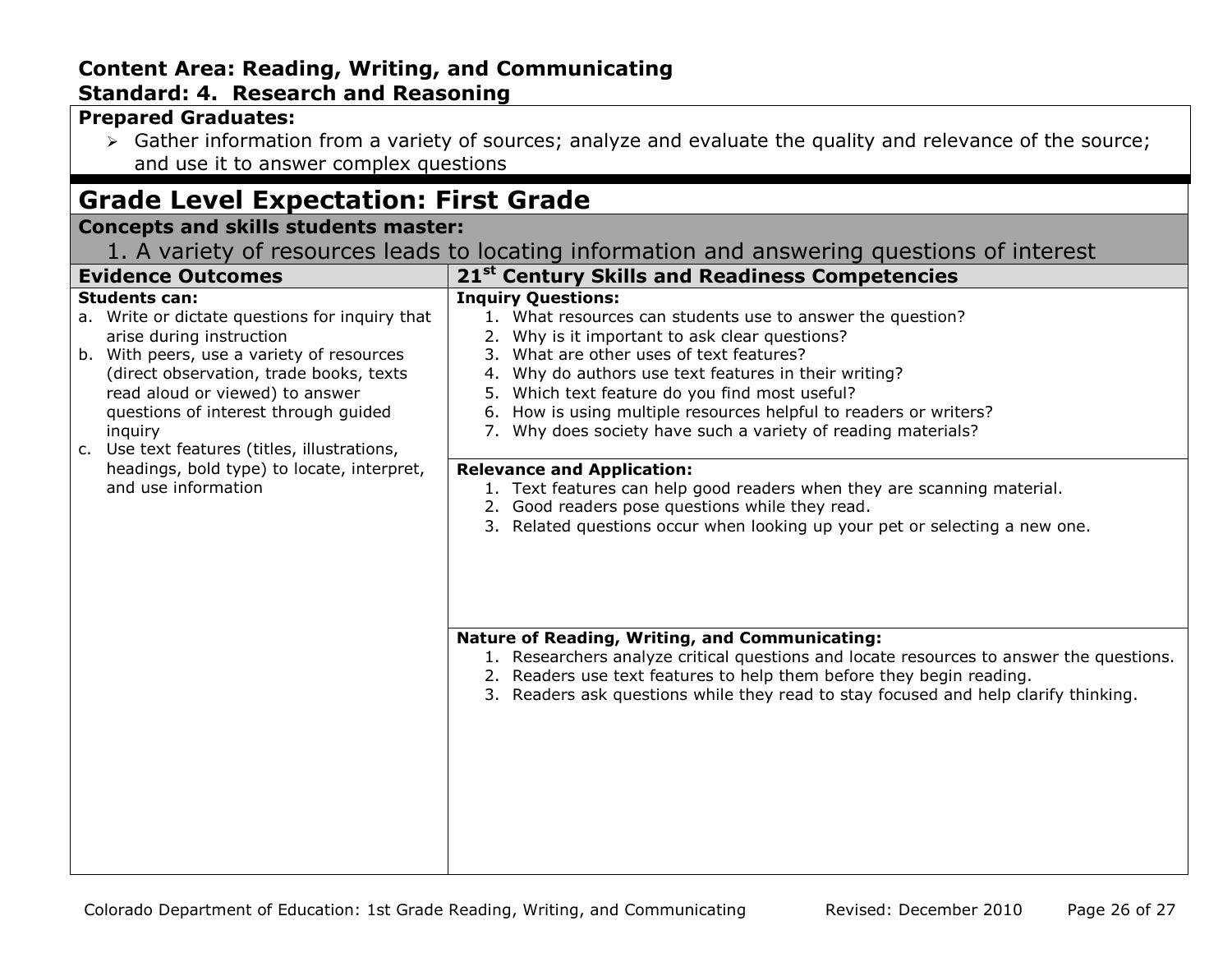## **Content Area: Reading, Writing, and Communicating**

**Standard: 4. Research and Reasoning**

## **Prepared Graduates:**

Articulate the position of self and others using experiential and material logic

# **Grade Level Expectation: First Grade**

## **Concepts and skills students master:**

2. Purpose, information, and questions about an issue are essential steps in early research

|                                                                                                                                                                                                                                                                                                                                                                                                                                                   | 2. Turpose, information, and gaestions about an issue are essential steps in early research                                                                                                                                                                                                                                                                                                                                                                                                                                                                                                                                                                                                |
|---------------------------------------------------------------------------------------------------------------------------------------------------------------------------------------------------------------------------------------------------------------------------------------------------------------------------------------------------------------------------------------------------------------------------------------------------|--------------------------------------------------------------------------------------------------------------------------------------------------------------------------------------------------------------------------------------------------------------------------------------------------------------------------------------------------------------------------------------------------------------------------------------------------------------------------------------------------------------------------------------------------------------------------------------------------------------------------------------------------------------------------------------------|
| <b>Evidence Outcomes</b>                                                                                                                                                                                                                                                                                                                                                                                                                          | 21 <sup>st</sup> Century Skills and Readiness Competencies                                                                                                                                                                                                                                                                                                                                                                                                                                                                                                                                                                                                                                 |
| <b>Students can:</b><br>a. Participate in shared research and writing<br>projects (e.g., explore a number of "how-<br>to" books on a given topic and use them to<br>write a sequence of instructions). (CCSS:<br>W.1.7)<br>i. Identify a clear and significant<br>purpose for research (Is my purpose<br>for researching frogs clear and is it<br>important to understanding more<br>about mammals?)<br>b. With guidance and support from adults, | <b>Inquiry Questions:</b><br>1. What is the purpose? Is the purpose clear? Is the purpose important in relation to<br>the question at issue?<br>2. What is the question at issue? Is the question important and related to the purpose?<br>3. Is the information being gathering important to the question at issue and purpose?<br>4. Is the information free from error?<br>How do students improve their thinking?<br>Why is it important to be clear about the reason for studying a certain topic?<br>6.<br>7. When people are learning new information, why is it important that the data is<br>correct?<br>8. What might happen if people use incorrect or unsupported information? |
| recall information from experiences or<br>gather information from provided sources<br>to answer a question. (CCSS: W.1.8)<br>Evaluate information for clarity and<br>accuracy                                                                                                                                                                                                                                                                     | <b>Relevance and Application:</b><br>1. Before readers begin to read, they ask themselves purposeful questions. (What is<br>the purpose for learning how to read? Am I clear on the purpose for reading? Is<br>reading important?)<br>2. Zoologists know that new knowledge about animals and the discovery of new                                                                                                                                                                                                                                                                                                                                                                         |
|                                                                                                                                                                                                                                                                                                                                                                                                                                                   | species require them to ask good questions every day.<br><b>Nature of Reading, Writing, and Communicating:</b><br>1. People who reason understand that reasoning has a purpose, is based on<br>information, and is an attempt to figure something out.<br>2. Curiosity and thinking help people to discover and understand things that puzzle<br>them.                                                                                                                                                                                                                                                                                                                                     |